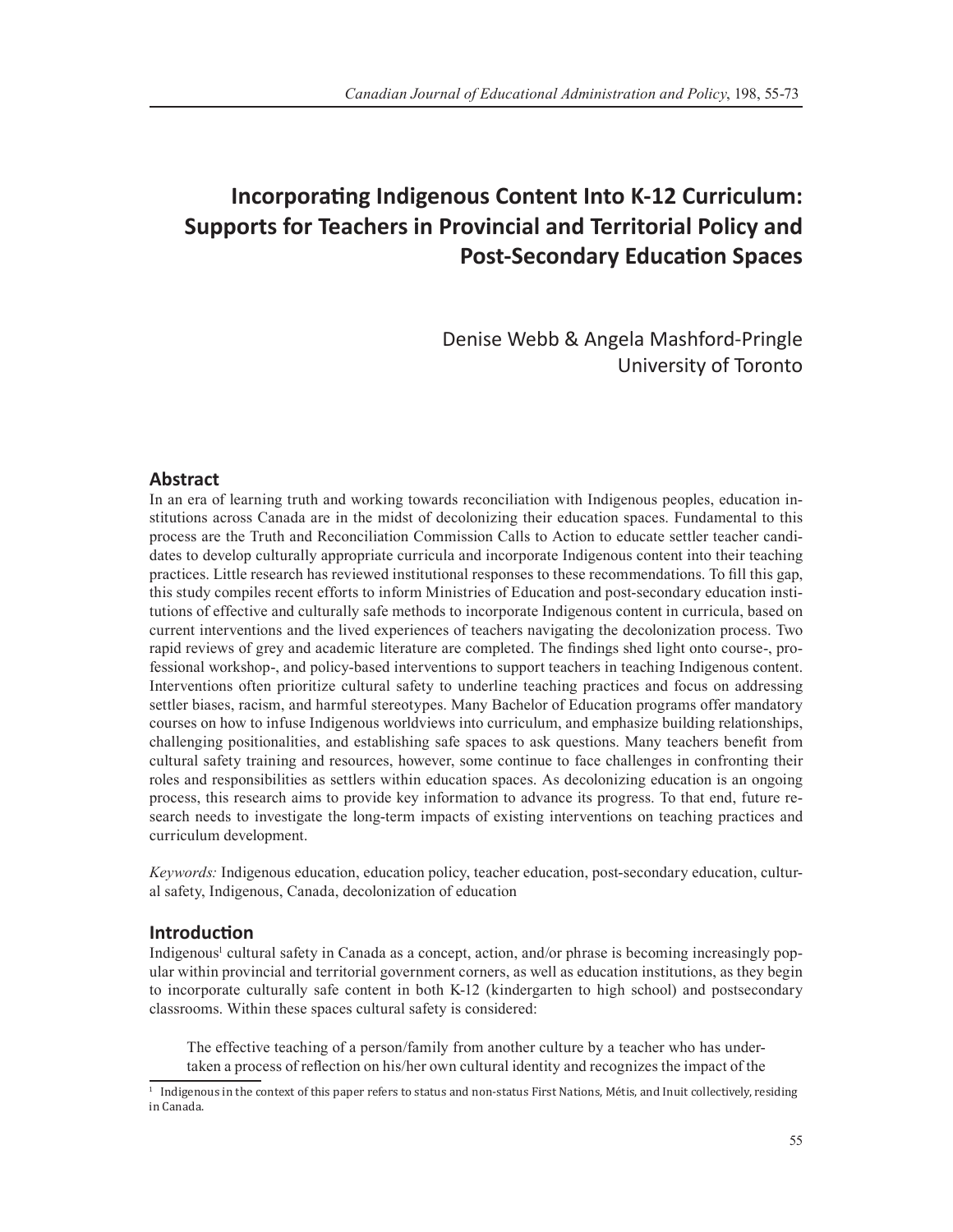teacher's culture on his/her own classroom practice... Unsafe cultural practice is any action that diminishes, demeans or disempowers the cultural identity and well-being of an individual or group. (Harrison et al., 2012, p. 324)

The release of the 2015 Truth and Reconciliation Commission of Canada (TRC) report prompted many Ministries of Education and academic institutions across Canada to emphasize cultural safety, as well as promote and support Indigenous voices in education systems (Keliipio et al., 2018; Korteweg & Fiddler, 2018; Marom, 2019). The TRC sheds light onto how K-12 classrooms and curricula are dominated with Eurocentric (western-based) ideologies, to the exclusion of Indigenous worldviews (TRC, 2015a). The report summarizes an investigation into lived experiences of Indian Residential School (IRS) survivors, aiming to establish a space for truth and public education on the traumatic, lethal, and intergenerational impacts caused by the IRS system (TRC, 2015a). The policies surrounding the IRS sought to systemically erase Indigenous cultures, traditions, and languages, attempting to provide a "solution" to the "Indian problem". Its impacts transcend into today's society and have left a mark on every Indigenous family and child; a considerable intergenerational impact.<sup>2</sup> With greater public attention, promoting principles of cultural safety is becoming an ethical obligation, and in some cases a professional expectation, for government and educational institutions, so as to work towards reconciliation with Indigenous peoples. In education spaces, efforts towards reconciliation have led to plans for decolonization of K-12 classrooms and post-secondary institutions. Decolonization is the process of deconstructing and dismantling colonial ideologies to the effect of revitalizing Indigenous ways of knowing and doing. It involves addressing settler biases and disrupting solely Eurocentric approaches, deemed superior by colonizers (Antoine et al., 2018). As such, decolonization improves accessibility of education for all Indigenous, as well as non-Indigenous learners.

The TRC Calls to Action 10.3 and 62.2 provide direction for the decolonization process, recommending that schools, colleges, and universities "develop culturally appropriate curricula" and "provide the necessary funding to post-secondary institutions to educate teachers on how to integrate Indigenous knowledge and teaching methods into classrooms" (TRC, 2015, p. 2, 7). Many institutions have responded to these recommendations, through education policy, pre- and in-service teacher program development, and other broad initiatives within educational institutions such as cultural safety workshops or training for educators (Mashford-Pringle & Nardozi, 2013). These efforts may also be attributed to the Royal Commission on Aboriginal Peoples (RCAP) and recommendations for policy development.

Prior to the TRC, from 1991-1996, the federal government commissioned the RCAP to improve the relationship between the Canadian government, non-Indigenous, and Indigenous peoples. It led an investigation of the health and social issues that have an impact on Indigenous communities across Canada, and proposed solutions for the Canadian government and all of society to act on (Library and Archives Canada, 2016). The RCAP addressed education issues within and across Indigenous communities, explaining that despite recent improvement integrating Indigenous teachings into school curriculum "revisions often gloss over or avoid tackling the fundamental changes that are necessary to create curriculum that is rooted in an Indigenous understanding of the world, in subjects such as history, art, health, mathematics and sciences" (RCAP, 1996, p. 425). This conclusion led to the following recommendation:

Federal, provincial and territorial governments collaborate with Aboriginal governments, organizations and educators to develop or continue developing innovative curricula that reflect Aboriginal cultures and community realities, for delivery (a) at all grade levels of elementary and secondary schools; (b) in schools operating under Aboriginal control; and (c) in schools under provincial or territorial jurisdiction. (RCAP, 1996, p. 431)

Although, many provinces did not address the RCAP, assuming its recommendations fell under federal responsibilities (Doerr, 2015), and as a result, a number of MOE were more responsive to the recent TRC (Keliipio et al., 2018; Korteweg & Fiddler, 2018; Marom, 2019).

<sup>2</sup> For more information on historical and current intergenerational trauma among Indigenous peoples, please refer to: Aguiar, W., & Halseth, R. (2015). *Aboriginal peoples and historic trauma: The processes of intergenerational transmission*. National Collaborating Centre of Indigenous Health.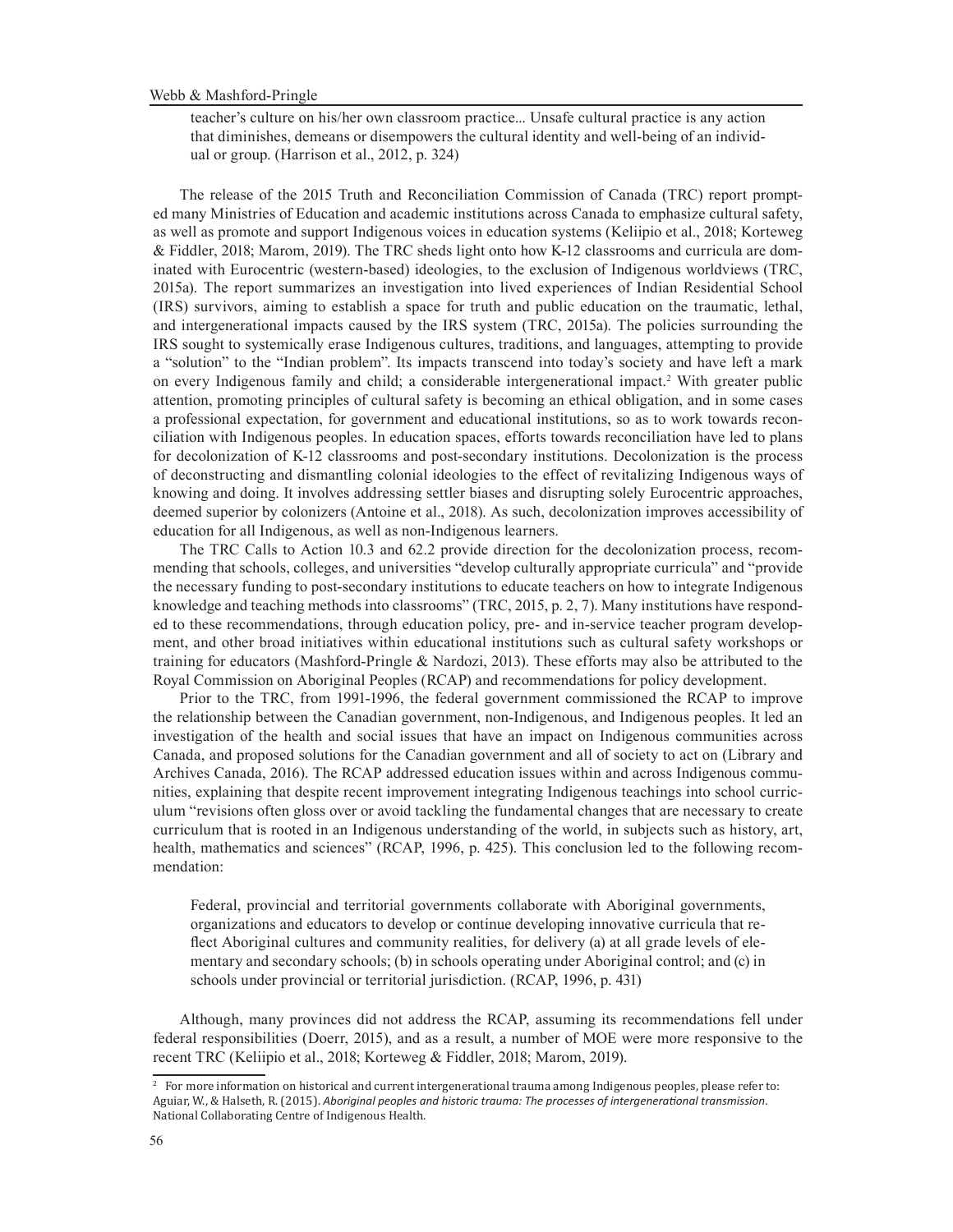Researchers have explored the impacts of available post-TRC programming and policy development on the experiences and perspectives of pre- and in-service teachers, investigating their level of preparedness and highlighting necessary next steps to strengthen current efforts (Keliipio et al., 2018; Mashford-Pringle & Nardozi, 2013; Vetter et al., 2014). Little research, however, has compiled recent efforts in a way to help institutions learn from others and to design strategies to effectively and safely deliver Indigenous content in classrooms and institutions, based on promising practices, evidence-informed interventions, and the lived experiences of pre- and in-service teachers navigating the decolonization process. To fill this gap, we provide researchers, students, and decision and policy makers in education an overview of the essential information to inform program and policy development in a manner that supports, promotes, and decolonizes western dominated K-12 and pre-service education spaces. Through a rapid review methodology, this study provides a collection of provincial/territorial (P/T) Ministries of Education (MOE) and post-secondary institutions' Bachelor of Education policies and programs on supporting non-Indigenous (settler) teachers in incorporating and teaching Indigenous content in their classrooms; as well as summarizes their experiences and levels of preparedness. To this end, this research aims to answer the following questions.

- 1. What sorts of resources (in-service professional workshops, pre-service teacher education programs [B.Ed.], and institutional policies) are available to non-Indigenous (settler) teachers in elementary and secondary schools to prepare and to support them in teaching and incorporating Indigenous content?
- 2. What is known about the level of preparedness of settler teachers to teach Indigenous content?

The following sections describe the study's methods, followed by a discussion of the key findings and concluding remarks.

# **Methods**

# *Search Strategy*

The study was completed through two separate rapid reviews, an accelerated method to a systematic review with narrowly defined research questions (Stevens et al., 2018), and followed the Preferred Reporting Items for Systematic Reviews and Meta-Analyses Checklist (PRISMA, 2009), as reporting guidelines specific to rapid reviews have yet to be developed (Stevens et al., 2018). We employed a rapid review due to timing limitations for a current research initiative. We required a look at the current landscape to understand what was being offered to teacher candidates regarding their knowledge of Indigenous cultural safety and how to use this in a classroom. To that end, the first review gathered policies and programs (a primarily grey literature search) implemented by P/T MOEs and post-secondary university institutions offering a Bachelor of Education degree program. The search was completed by one researcher and informed by MOE and post-secondary institutional websites, reviewing primarily publicly available policies and course curriculum resources. A complete list of the MOE and PSE institutions searched is provided in Appendix A. As this review was a grey literature search, exact proportions of literature and website pages reviewed is difficult to track and determine. To estimate, approximately over 60 and 80 grey literature resources from MOE and PSE institutions respectively were reviewed.

The second review collected academic peer-reviewed literature that describes pre- and in-service teachers' experiences in teaching and incorporating Indigenous content in K-12 classrooms, as well as their perspectives on how well they were prepared by their teacher education programs. The search strategy was informed by the advice and expertise of librarians in Indigenous and education studies at a Canadian university. Two researchers completed the second review and consulted academic databases such as the Education Resources Information Centre (ERIC); Canadian Business and Current Affairs Complete (CBCA Complete); Indigenous Studies Portal (iPortal); and Education Source. Databases were divided between the two reviewers, as each independently screened titles and abstracts of all collected pieces of scholarly work. Both reviewers then completed full-text screening of the literature. Articles were shared between the reviewers during full-text screening to discuss inclusion, if one reviewer was uncertain. No disagreements about whether or not to include any literature resulted from these discus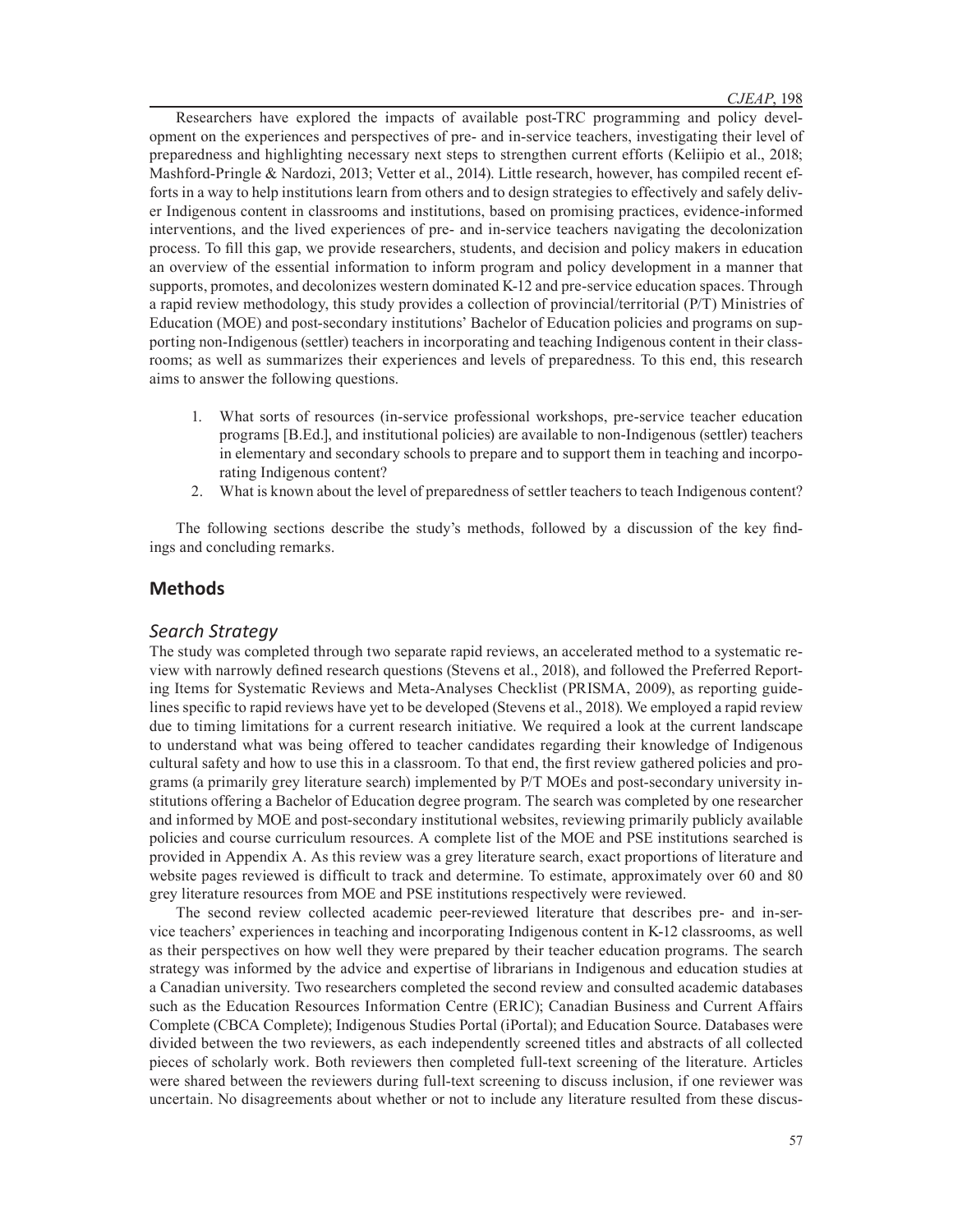sions. Data extraction was completed independently by both reviewers.

We began with the academic review and moved to the grey literature review as there was a gap in the literature that summarized education policies in Canada with regards to incorporating and teaching Indigenous content. Additionally, as little research has investigated the preparedness of preand in-service teachers as a result of pre-service programming, researchers determined the value in exploring all B.Ed. programs to gain a better sense of the types of available programs that exist. Thus, the two reviews are numbered according to relevant and foundational knowledge to help readers critically understand and examine the topic explored in each review.

Table 1. describes the inclusion criteria for each review, according to the PICO framework, which is an acronym used to guide systematic and other reviews in establishing inclusion criteria of literature sources, depending on the study's population, intervention, comparison, and outcome (PICO) concepts of interest (Thomas & Higgins, 2019). Each concept as it relates to this study is described in Table 1, thereby framing the inclusion criteria. Other aspects such as language and time restrictions are also considered.

| ın<br>ı |
|---------|
|---------|

| Inclusion Criteria          |                                                                                                                                                                                                                                                                                                                                                                                                                                       |
|-----------------------------|---------------------------------------------------------------------------------------------------------------------------------------------------------------------------------------------------------------------------------------------------------------------------------------------------------------------------------------------------------------------------------------------------------------------------------------|
| Population Concept          | Review #1: Education Policy<br>• Canadian provincial and territorial (P/T) governments, Ministries of<br>Education<br>• Post-secondary university institutions offering a Bachelor of Educa-<br>tion (B.Ed.), excluding programs above or below the B.Ed. level (e.g.,<br>college level, master's, earned doctorates)<br>Review #2: Teacher Experience<br>• Teachers, educators<br>$\bullet$ Grades K-12<br>• Canadian public schools |
| <b>Intervention Concept</b> | Review #1: Education Policy<br>• P/T/University policies, legislation, and/or programs<br>Review #2: Teacher Experience<br>· Teacher programs, educational tools, strategies, techniques, resourc-<br>es (i.e., any form of supports to assist/prepare teachers to teach in-<br>digenous content)                                                                                                                                     |
| Outcome Concept             | Review #1: Education Policy<br>• Incorporation of Indigenous content in curricula by pre- and in-ser-<br>vice teachers is supported, promoted, or mandated by the P/T/Uni-<br>versity<br>Review #2: Teacher Experience<br>• Discussion on preparedness of teachers; program evaluations<br>• Must be on educator's experience with teaching/incorporating Indig-<br>enous content                                                     |
| Language                    | Reviews #1 & 2<br>$\cdot$ English <sup>3</sup>                                                                                                                                                                                                                                                                                                                                                                                        |
| Time Frame                  | Reviews #1 & 2<br>• 1996 – present (April 2021) <sup>4</sup>                                                                                                                                                                                                                                                                                                                                                                          |

A total of 910 articles were found, 9 duplicates were removed, and 901 articles were moved to title and abstract screening. Of this, 100 articles met the inclusion criteria (see Table 1) and proceeded to full-

3 Literature is limited to the English language due to language limitations of the authors. This limitation may restrict the collection of available policies and resources from the Quebec and New Brunswick MOE. Further research is recommended to conduct a more accurate search on the Quebec and New Brunswick MOE.

<sup>4</sup> Literature sources are limited to 1996-present in order to exclude information published prior to the 1996 Royal Commission of Aboriginal Peoples (RCAP). Indigenous leaders first formally recommended culturally appropriate curricula in RCAP policy recommendations (RCAP, 1996, p. 425, 431).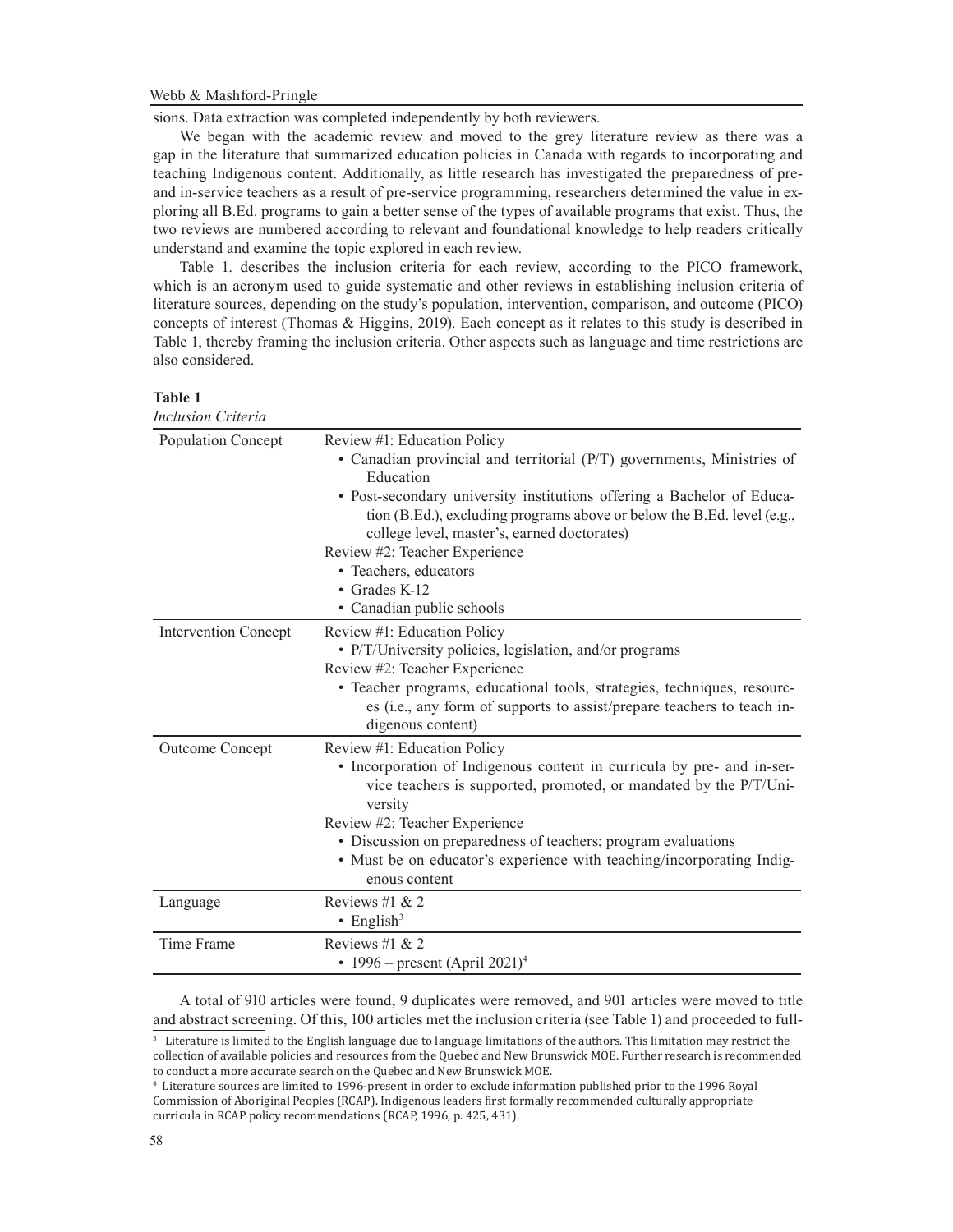text screening. After which, 83 were excluded for the following reasons: 32 had incorrect population; six incorrect interventions; 27 incorrect outcome; 10 outside the study's time restrictions and dated prior to 1996; seven inaccessible; and one was not peer-reviewed. To this end, 17 articles met the inclusion criteria.

# *Charting the Data*

The following information was charted for review #1: the province/territory, identification of an Indigenous branch of the MOE, specific policy(ies) on Indigenous content for teachers, available resources for teachers, any mentions of Indigenous content in the curriculum, last date of update if available, and useful links for further learning or resources. In terms of post-secondary institutions, each of the following was collected and charted: province/territory, university title, B.Ed. title, indication if Indigenous stream exists, program length, indication if the website lists Indigenous content, and the date of last available update. For the purpose of this study, Indigenous streams in PSE institutions refer to B.Ed. programs shaped around Indigenous content, worldviews, and teaching styles. Some may also aim to support specifically Indigenous pre-service teachers, non-Indigenous settlers, or both, with an interest to teach Indigenous students and/or content.

The following was charted for review  $#2$ : the author(s), article title, year of publication, key word(s), database found, a condensed summary, and the research question(s) that the article addresses (i.e., either resources available to teachers and/or the level of preparedness or experience of teachers). Collection of the final variable(s) is subjective in nature and reliant on the reviewer's interpretation of the articles' discussion, thereby contributing research biases to the results. To minimize bias, upon completion of data extraction one of the two reviewers screened independently the entirety of the included articles to ensure that each was appropriately charted, according to the research questions. Only two out of 17 literature sources included in this study were charted differently as a result of this process, as both were originally charted as addressing only one research question. However, upon an additional review, both were revealed to contain information relevant to each question and were charted accordingly.

The findings of the second review are summarized and grouped into thematic categories, depending on the content discussion and on common themes presented within the literature. The following section provides a synthesis of results from both reviews using a narrative approach to describe and summarize through discussion how the findings pertain to each of the research questions.

# **Results and Discussion**

# *Review #1–Education Policy: Ministries of Education*

What sorts of resources (policies, programs, etc.) are available to K-12 teachers to prepare and support them in teaching/incorporating Indigenous content?

As shown in Table 2, where policies exist according to the provincial/territorial Ministry of Education, we found different levels of resourcing provided to teachers, such as professional development programming, cultural safety training, and curricula development tools.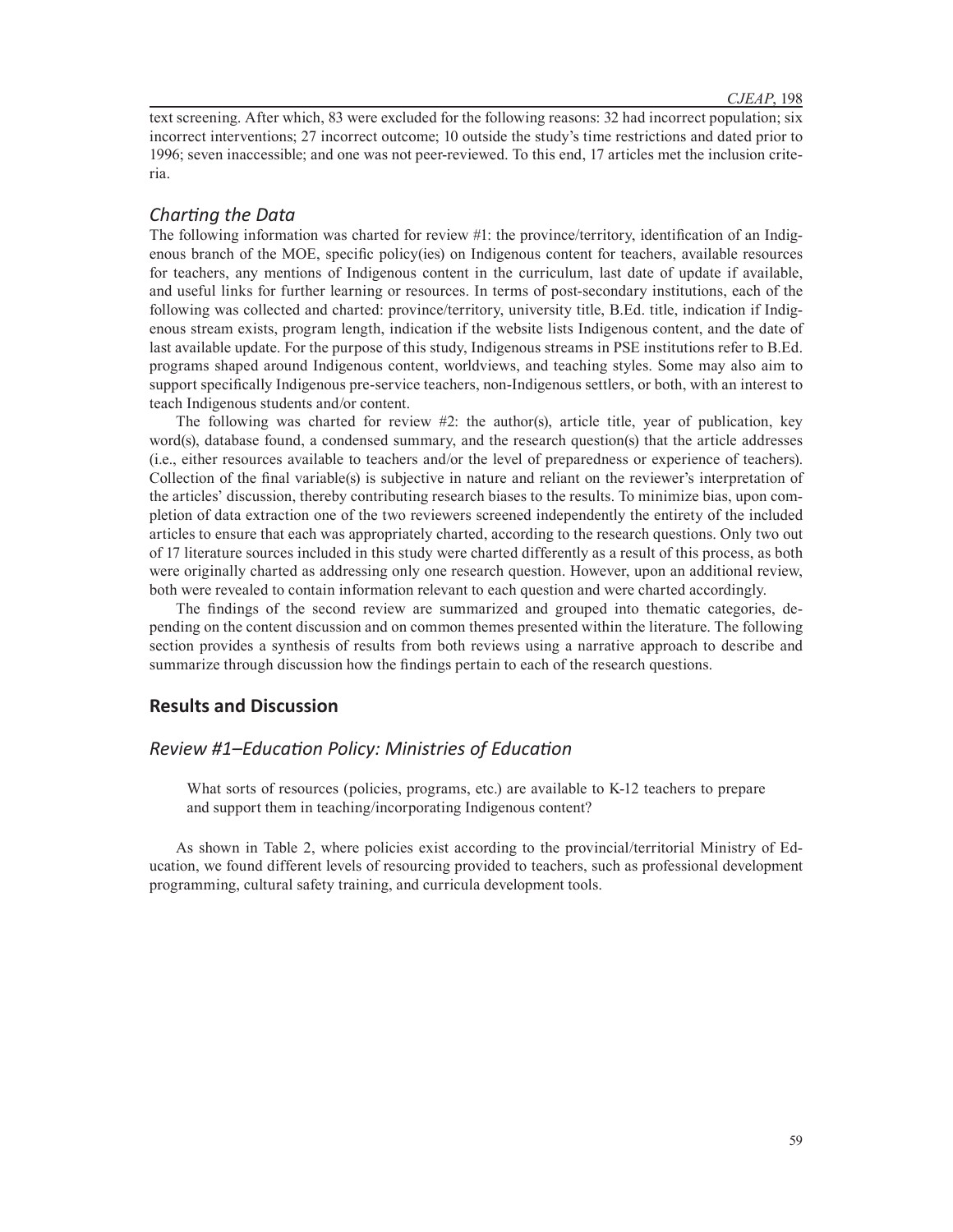#### **Table 2**

*Provincial/Territorial Ministries of Education Policies and Resources to Promote Incorporation of Indigenous Content in K-12 Curriculum* 

| <b>Province</b><br><b>Territory</b> | Policy on K-12<br><b>Teachers Teaching</b><br>and Incorporating<br><b>Indigenous Content</b> | <b>Resources to</b><br><b>Support Teachers</b> | Indigenous<br><b>Content in K-12</b><br>Curriculum | Latest<br>Update |
|-------------------------------------|----------------------------------------------------------------------------------------------|------------------------------------------------|----------------------------------------------------|------------------|
| British Columbia                    | ✓                                                                                            | ✓                                              | ✓                                                  | 2020             |
| Alberta                             | ✓                                                                                            |                                                |                                                    | 2017             |
| Saskatchewan                        | ✓                                                                                            |                                                | $\checkmark^*$                                     | $n/s**$          |
| Manitoba                            | None identified                                                                              |                                                | ✓                                                  | 2007             |
| Ontario                             | ✓                                                                                            |                                                | ✓                                                  | 2019             |
| Quebec                              | None identified                                                                              | None identified                                | n/s                                                | n/s              |
| New Brunswick                       | None identified                                                                              | None identified                                | ✓                                                  | 2020             |
| Nova Scotia                         | ✓                                                                                            | None identified                                | ✓                                                  | 2021             |
| Prince Edward<br>Island             | None identified                                                                              | None identified                                | ✓                                                  | 2019             |
| Newfoundland<br>and Labrador        | None identified                                                                              | None identified                                | ✓                                                  | 2018             |
| Yukon                               | None identified                                                                              | ✓                                              | ✓                                                  | n/s              |
| Northwest<br>Territories            |                                                                                              |                                                | ✓                                                  | 2019             |
| Nunavut                             | None identified                                                                              |                                                |                                                    | 2020             |

\*only focused on First Nations and Métis education, did not include Inuit based or focused education. Incorporated into all subject material besides core French.

\*\*not specified

\*\*\* Although this study did not yield results pertaining to policies in Quebec, these findings must be interpreted with caution as they may be a reflection of the study's exclusion of sources not in English. Further research inclusive of French resources is recommended.

## *Policies on Teaching and Incorporating Indigenous Content*

Five out of the ten provinces, and one of the three territories (British Columbia, Alberta, Saskatchewan, Ontario, Nova Scotia, and the Northwest Territories (NWT)) were found to have implemented a policy directing teachers to teach and/or incorporate Indigenous content (Alberta Government, 2020; BC Teachers Council, 2019; Government of Saskatchewan, 2018; NS Department of Education, 2002, 2015; NWT Department of Education, 2004; Ontario Ministry of Education, 2007). Beginning in western Canada, British Columbia's *Standards for Educators Policy*, implemented in 2019, outlines expectations of teachers. It states that teachers are to teach curricula from Canadian, First Nations, Inuit, Métis, and global perspectives and that they must "critically examine their own biases, attitudes, beliefs, values and practices" in the classroom (BC Teachers Council, 2019, p. 5). Such personal awareness is often an objective of Indigenous cultural safety training set out for teachers, as well as those who work in cognate fields such as public health (Korteweg & Fiddler, 2018; Webb et al., in press). In comparison, Alberta's 2020 *Teaching Quality Standard Policy* encouraged K-12 teachers to invite Indigenous Elders and Knowledge Keepers into their classrooms to "foster effective relationships" (Alberta Government, 2020, p. 4). Under this policy, teachers must also enhance their "understanding of First Nations, Métis, and Inuit worldviews, cultural beliefs, languages and values" (p. 4) as well as incorporate Indigenous content for the benefit of all students (Alberta Government, 2020).

Saskatchewan's *Inspiring Success: First Nations and Métis Pre K-12 Education Policy Framework*, was implemented in June 2018, and is a comprehensive framework set out to guide teachers to teach and incorporate Indigenous content to shape the learning outcomes and experiences of all students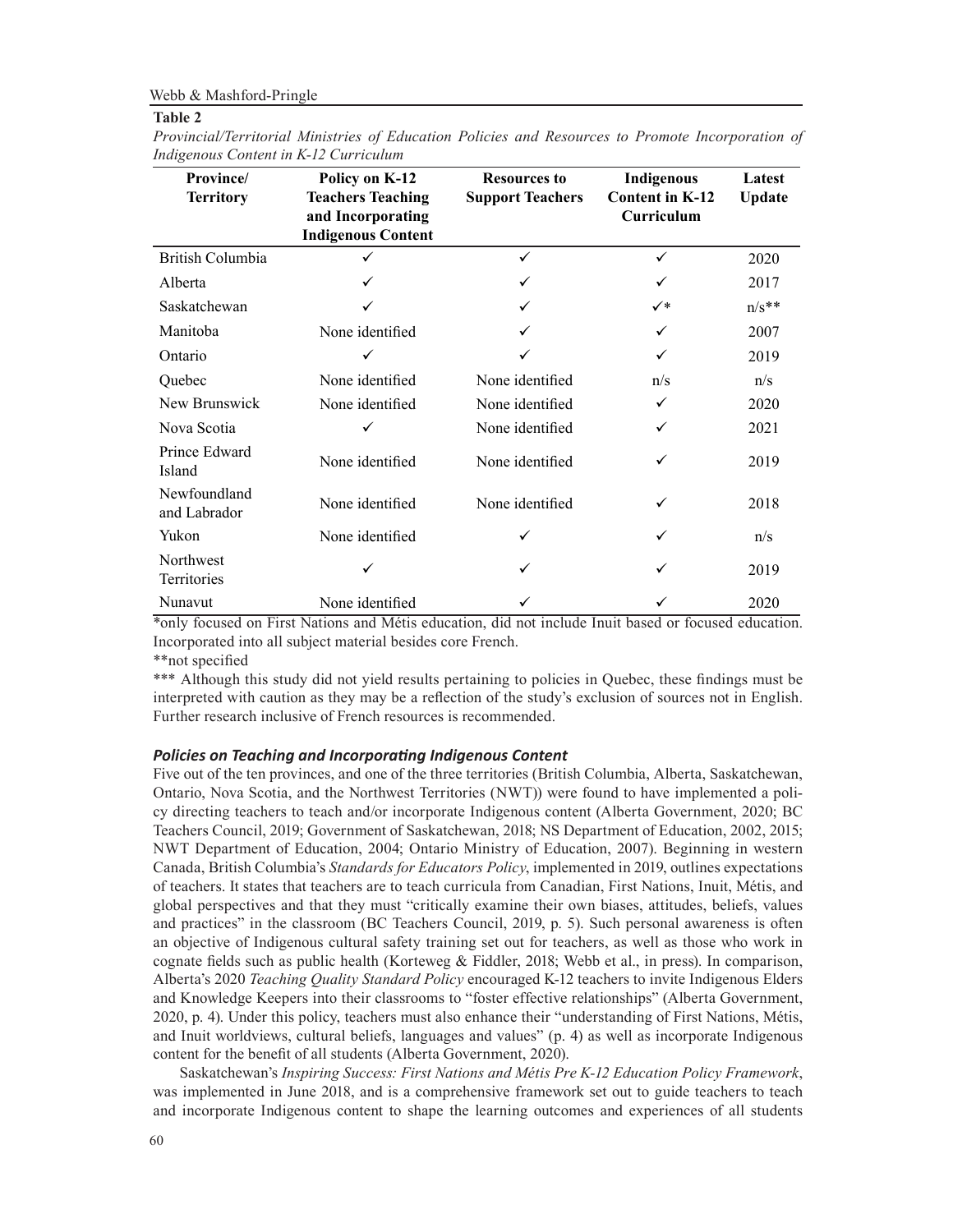(Government of Saskatchewan, 2018). The policy framework seeks to make education more inclusive and supportive, by way of creating a learning environment that is both beneficial and equitable for all First Nations, Métis, and non-Indigenous students and teachers. The framework is led by six policy imperatives, with the first grounded in upholding Treaty and constitutional obligations as they relate to Saskatchewan's, and the Constitution of Canada's, Treaty relationships with First Nations and Métis peoples. Under this imperative the provincial education system is reminded of its responsibility to reflect and affirm these relationships in all aspects of education so that First Nations and Métis students feel they belong, and all Saskatchewan learners understand the significance of where they live" (Government of Saskatchewan, 2018, p. 8). The framework is explicit in the intentions of the Saskatchewan's MOE to advance the process of truth and reconciliation with Indigenous peoples. Furthermore, resources that are rich in information on Indigenous histories, policies, and the TRC, such as handouts for teachers, online tools, and curriculum checklists and guidelines, are available to teachers to ensure that their actions align with the policy objectives (Government of Saskatchewan, n.d.).

In the Atlantic provinces, Nova Scotia operates on two policies regarding Indigenous content in schools: *Nova Scotia's Action Plan for Education* (2015) and the *2002 Racial Equity Policy*. The *Action Plan for Education* commits the MOE to incorporating Mi'Kmaq content into the curriculum and plans to "develop equity education programs that highlight Acadian, African Nova Scotian, and Mi'kmaq cultures, and provide them to students and staff" (NS Department of Education, 2015, p. 43). The *Racial Equity Policy* ensures the development of culturally appropriate and relevant curricula that are specific to Mi'Kmaq culture and the maintenance of culturally safe schools (NS Department of Education, 2002). Furthermore, the policy recommends mandatory anti-racism and cross-cultural understanding training for all teachers as part of the policy implementation procedures. In this review, provincial policies on K-12 teachers teaching Indigenous content were not identified in New Brunswick, Prince Edward Island, or Newfoundland and Labrador.

#### *Resources to Support Teachers*

This review found eight out of 13 P/T MOEs provide supportive resources for teachers to teach and/or incorporate Indigenous content safely into curricula (see Table 2). To our knowledge, only Quebec and the Atlantic provinces do not provide specific resources.<sup>5</sup> The Manitoba MOE for example, houses an online tool *Incorporating Aboriginal Perspectives: A Theme-Based Curricular Approach* that provides frameworks, curriculum materials, and templates to guide teachers in their efforts to incorporate and infuse Indigenous perspectives into curricula at all grade levels (Manitoba Education, n.d.). Elementary and secondary school teachers are directed to the resource "*Treaty Relations Commission of Manitoba*", an interactive online platform to assist teachers in their lessons on Treaty education (Treaty Relations Commission of Manitoba, n.d.). The Alberta MOE also provided a similar interactive online tool, showcasing an assortment of webinars on various dimensions of First Nations, Métis, and Inuit teachings (e.g., connection to the land, oral tradition, well-being, etc.) with directions for teachers on how to incorporate Indigenous perspectives into all aspects of curriculum (Learn Alberta, n.d.). In comparison, the Ontario MOE connects K-12 teachers to classroom resources offered by Indigenous Services Canada, as well as provides templates, tools, and other curricula supplies (Ontario Ministry of Education, n.d.). Such resources are separated according to K-8 and 9-12 grade levels. Meanwhile, in the NWT resources are available for teachers to incorporate content, from as early as 1993 and last updated in 2020 (NWT Department of Education, n.d.a). Until 2010, all K-12 teachers were required to take a cultural orientation two-day workshop to improve their understanding and knowledge of First Nations, Métis, and Inuit cultures, histories, traditions, and values; this policy has since been revoked and replaced by the *Indigenous Languages and Education Policy*, implemented in 2018 (NWT Department of Education, n.d.). The

<sup>5</sup> Resources may be provided internally within the MOE and/or local school districts/school boards that are inaccessible to the public. Furthermore, the language limitations of this research may restrict the collection of available policies and resources from the Quebec and New Brunswick MOE. Further research is recommended to investigate the reasoning behind absent resources in the Atlantic provinces, as well as to include resources in French to allow for a greater and more accurate search on the Quebec and New Brunswick MOE.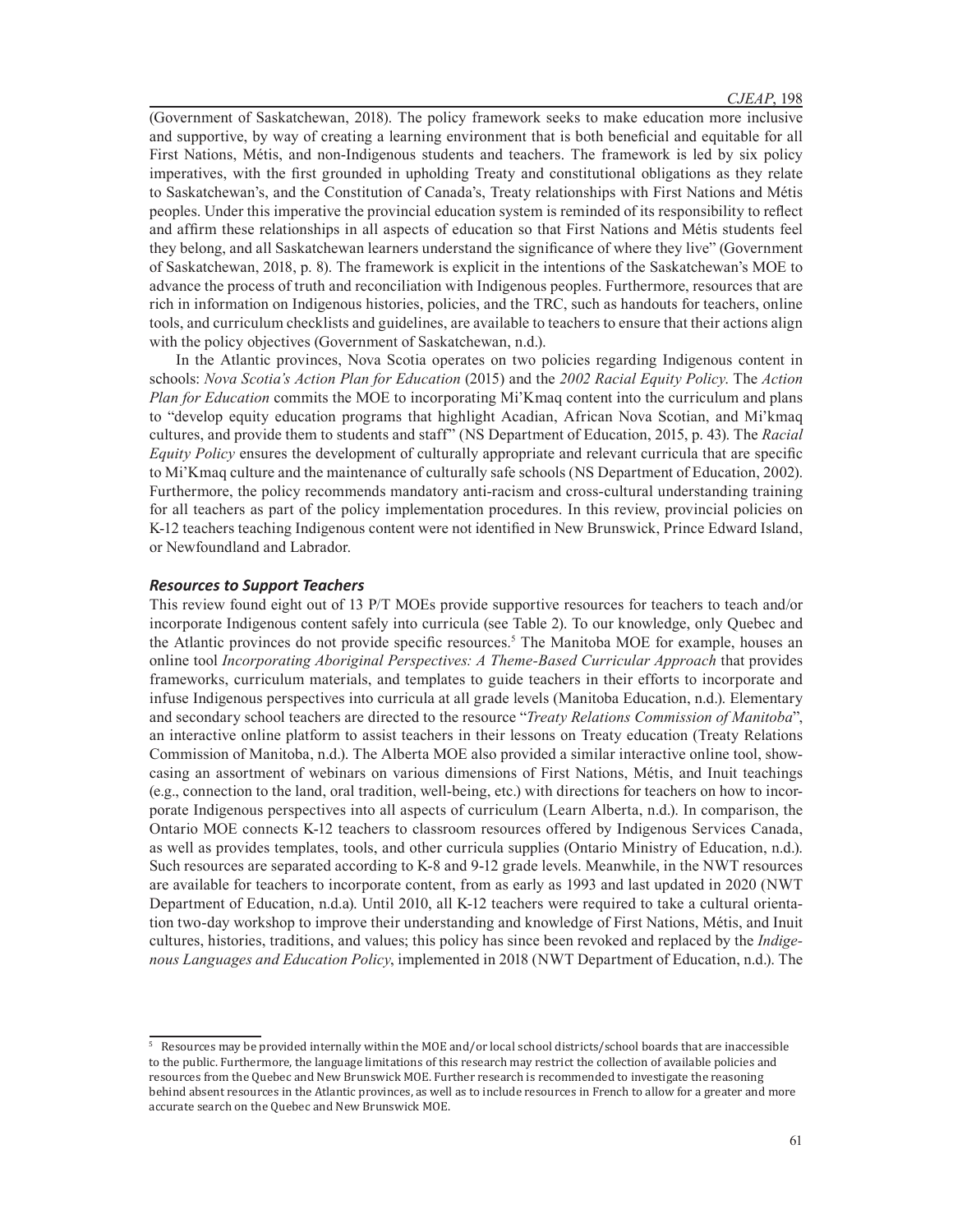*Indigenous Languages and Education Policy* promotes the indigenization<sup>6</sup> of education spaces, and aims to ensure "Indigenous language instruction and culture-based school programs are supported and adequately resourced" with "improved program guidelines, training, funding, and accountability measures" to keep teachers accountable for their roles and responsibilities in sustaining the indigenization process (NWT Department of Education, n.d.b.).

## *Indigenous Content in K-12 Curriculum*

To our knowledge, across Canada there are many ministerial efforts to include Indigenous content in either all or portions of the K-12 curricula. Under Manitoba's province-wide initiative, *Incorporating Aboriginal Perspectives: A Theme-Based Curricular Approach*, First Nations, Métis and Inuit perspectives are incorporated into all subject areas, and Indigenous languages and cultures are taught as separate subjects from grades K-12 (Manitoba Education, n.d.). Similarly, under Ontario's *First Nation, Métis, and Inuit Education Policy Framework*, implemented in 2007, school boards and schools across the province are responsible for the "integration of educational opportunities to significantly improve the knowledge of all students and educators in Ontario about the rich cultures and histories of First Nation, Métis, and Inuit peoples" as well as the "integration of Indigenous content in curriculum" (Ontario Ministry of Education, 2007, p. 7). As a result, Ontario is working towards including Indigenous content into each subject at all grade levels (Ontario Ministry of Education, 2016, 2016a). Likewise, Nova Scotia, Prince Edward Island, and all three territories incorporate Indigenous content through history, culture, language, and/or treaty education to each grade group from K-12.

In summary of this portion of the first review, it is strongly evident that in the last decade most provinces and territories have implemented their own unique policy, policy framework, action plan and/ or specific resources to support teachers in facilitating the decolonization process of K-12 classrooms. These actions reflect concrete steps towards addressing the TRC recommendation 63.1 to "develop and implement kindergarten to grade twelve curriculum and learning resources on Aboriginal peoples in Canadian history, and the history and legacy of residential schools" (TRC, 2015, p. 7) through ministerial policy discourse. Teachers who have not received adequate training nor resources to safely teach and incorporate Indigenous content jeopardize the meaning behind the lessons for both Indigenous and non-Indigenous students. In this respect, there is also the risk of delivering lessons on Indigenous content in a culturally unsafe manner. This may look like disrespecting traditional Indigenous knowledge and histories or playing into harmful stereotypes of Indigenous peoples (Nolan & Weston, 2015; Tupper, 2011). Thus, an effective way to address the TRC's Call to Action 63.1 may be to provide policy-driven support to improve teacher's access to resources and education with principles of cultural safety at the forefront. This process may be further enhanced with the coordinated efforts of post-secondary pre-service teacher education programs in their courses and strategies to prepare and support teachers in teaching Indigenous content.

# *Review #1–Education Policy: Post-Secondary Institutions*

This portion of the rapid review is an extensive search of Bachelor of Education (B.Ed.) programs across Canada to determine which universities offer either (a) an Indigenous stream, (b) Indigenous courses, or (c) Indigenous content infused in all or a portion of pre-service teacher education.<sup>7</sup> From this review, New Brunswick was the only province to which no B.Ed. program had an identifiable Indigenous stream. Moreover, in two of five Ontario and the only one Newfoundland and Labrador B.Ed. programs, the Indigenous streams are offered exclusively to self-identified Indigenous students.

Across Canada, we found that all provinces and territories offer a B.Ed. program with most having an option to enrol in an Indigenous stream for both Indigenous and non-Indigenous students. Table 3 provides an overview of the number of B.Ed. programs, length of each program, the availability of an Indigenous stream, and an indication on whether Indigenous content is infused in curriculum. The ma

<sup>6</sup> Indigenization refers to "bringing Indigenous knowledge and approaches together with Western knowledge systems" (Antoine et al., 2018, p. 1).

<sup>7</sup> B.Ed. programs in this review include only those that are a B.Ed. undergraduate degree and do not include B.Ed. related programming below or above the bachelor's level (e.g., college level, master's, earned doctorate, etc.), in order to maintain consistency and allow for accurate comparisons across programs and their required/optional courses within the B.Ed. program.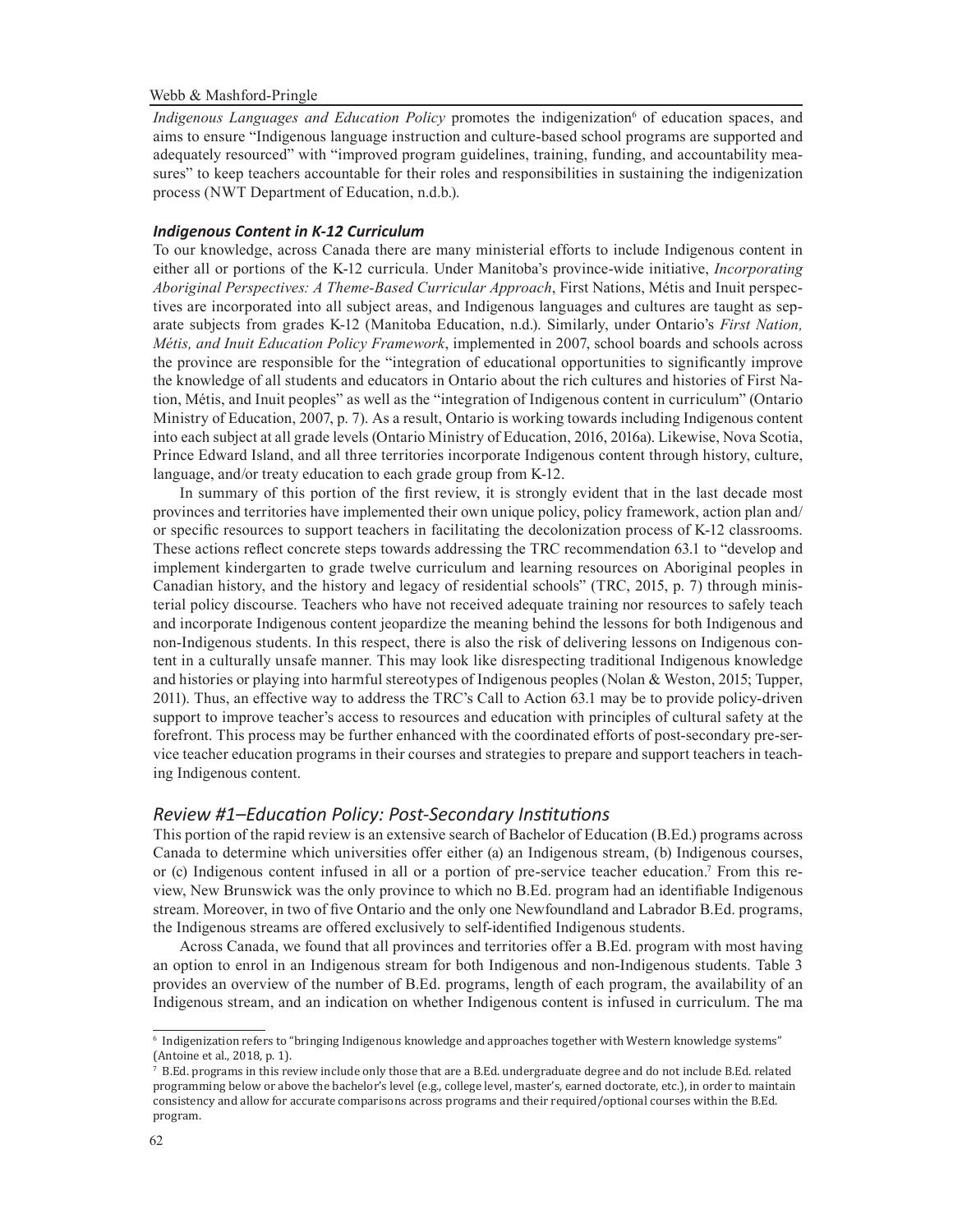jority of B.Ed. programs require Indigenous education courses for pre-service teachers to complete, as 27 out of 43 B.Ed. programs explored (63%) contain mandatory as opposed to optional courses, regardless of the B.Ed. stream the student is enrolled in (e.g., primary, junior, senior, or an Indigenous-specific stream). Of the mandatory courses, many universities focus on curriculum development and instruction, and how to safely infuse Indigenous worldviews and perspectives into classroom lessons while continuing to instruct on Eurocentric (western) teachings (e.g., University of Northern British Columbia, Vancouver Island University, University of Saskatchewan, University of Manitoba, Lakehead University, Laurentian University of Sudbury, University of Ottawa, Acadia University, University of Prince Edward Island). Universities also implement other strategies to ensure pre-service teachers are well prepared to incorporate Indigenous content, such as Indigenous languages and histories, as will be discussed later.

The University of British Columbia for example, offers the course *Aboriginal Education in Canada,* designed specifically to aid pre-service teachers to incorporate Indigenous worldviews into their future classrooms when in professional practice (University of British Columbia, n.d.). In comparison, the University of Saskatchewan takes one step further and provides mandatory courses on Treaty education, including how to integrate First Nations, Métis, and Inuit content in the curriculum; anti-racism education; and a mandatory practicum in an Indigenous community or local school with a high Indigenous population (University of Saskatchewan, n.d.). Trent University in Peterborough, Ontario offers pre-service teachers the opportunity to complement their B.Ed. studies with a certificate program *'Learning from the Land and Indigenous People Camp for Teachers.'* The objective is for students to fully immerse themselves with the content and learn Indigenous teachings outside the formal western classroom format (Trent University, n.d.).

Wilfrid Laurier University in Waterloo, Ontario does not offer a specific Indigenous stream within its B.Ed. program, rather, the university requires mandatory courses throughout both primary and junior streams, and junior and intermediate streams titled *Diversity Series: First Nations, Métis and Inuit (FNMI) Topics in Educational Contexts.* The university upholds a "commitment to Indigenous Education" as "Indigenous content and ways of knowing pervade all of [Wilfrid Laurier University] courses" (Wilfried Laurier University, n.d.). The University of Northern British Columbia (UNBC) in Prince George, Yukon University in Whitehorse, Aurora College in Fort Smith, Northwest Territories, and Nunavut Artic College in Iqaluit offer courses led by Indigenous instructors across all subject areas in their respective B.Ed. programs. UNBC's entire program is based on an infusion of both Indigenous and western worldviews, with Indigenous ways of knowing leading the program (UNBC, 2021). Meanwhile, at Yukon University pre-service teachers are also trained to "employ culturally responsive teaching practices" (Yukon University, 2021, p. 2) that must be relevant to First Nation students and attend a one-week summer cultural camp to learn directly from Indigenous Knowledge Keepers on and from the land.

## **Table 3**

| Province/<br><b>Territory</b> | Number of<br><b>Universities with</b><br><b>B.Ed.</b> program | <b>Indigenous</b><br><b>Stream Available</b> | Program<br>Length       | <b>Indigenous Courses/</b><br><b>Content in B.Ed.</b><br>Curricula |
|-------------------------------|---------------------------------------------------------------|----------------------------------------------|-------------------------|--------------------------------------------------------------------|
| British Columbia              |                                                               | 3 of 7                                       | 11 months $-2$<br>years | $6$ of $7 \,(M)$                                                   |
| Alberta                       | 4                                                             | $2$ of 4                                     | 2 years                 | 3 of 4 $(M/O)$                                                     |
| Saskatchewan                  | 2                                                             | $1$ of $2$                                   | 4 years                 | $2$ of $2(M)$                                                      |
| Manitoba                      | 3                                                             | $1$ of $3$                                   | 2 years                 | $3$ of $3$ (M)                                                     |
| Ontario                       | 14                                                            | 5 of $14*$                                   | $1 - 3$ years           | 13 of 14 (M/O)                                                     |
| <b>Ouebec</b>                 | 2                                                             | $1$ of $2$                                   | 2 years                 | $2$ of $2 \ (M/O)$                                                 |
| New Brunswick                 | 2                                                             | None identified                              | $10 - 11$ months        | 2 of $2 (M/O)$                                                     |

*Post-Secondary Bachelor of Education (Teaching Degrees) in Canada and Inclusion of Indigenous Programs and/or Content*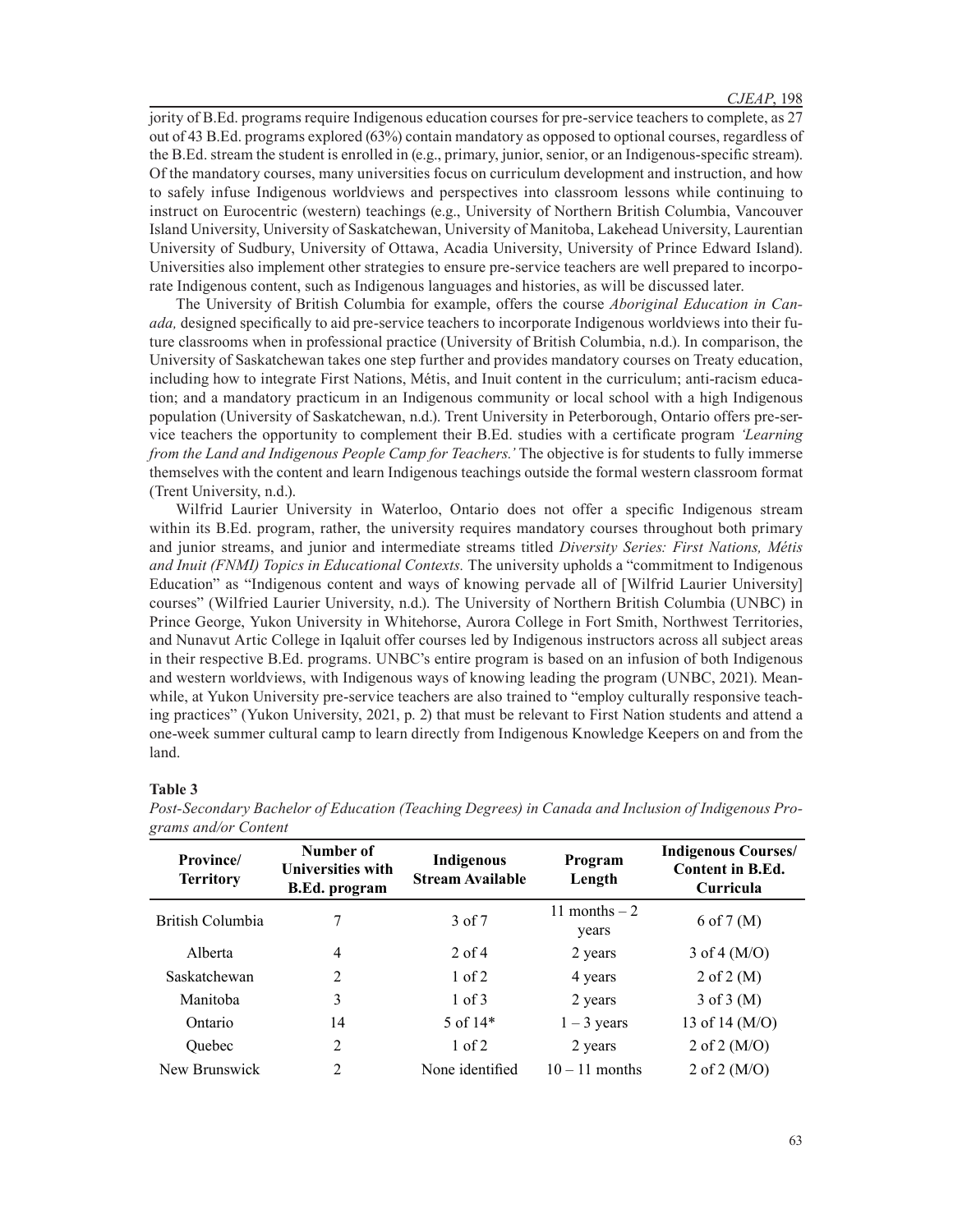| Province/<br><b>Territory</b>          | Number of<br><b>Universities with</b><br>B.Ed. program | <b>Indigenous</b><br><b>Stream Available</b> | Program<br>Length       | <b>Indigenous Courses/</b><br><b>Content in B.Ed.</b><br>Curricula |
|----------------------------------------|--------------------------------------------------------|----------------------------------------------|-------------------------|--------------------------------------------------------------------|
| Nova Scotia                            | $\overline{4}$                                         | $2$ of 4                                     | 16 months $-2$<br>years | $3$ of $4 \ (M/O)$                                                 |
| Prince Edward<br>Island                | 1                                                      | $1$ of $1$                                   | 1 year                  | $1$ of $1(M)$                                                      |
| Newfoundland $&$<br>Labrador           |                                                        | $1 of 1**$                                   | 2 years                 | N/A                                                                |
| Yukon                                  | 1                                                      | $1$ of $1$                                   | 2 years                 | $1 \text{ of } 1 \text{ (M)}$                                      |
| <b>Northwest</b><br><b>Territories</b> |                                                        | $1$ of $1$                                   | 4 years                 | $1$ of $1(M)$                                                      |
| Nunavut                                |                                                        | 1 of 1                                       | 4 years                 | N/A                                                                |

M: Indigenous education courses are mandatory; O: Indigenous education courses are optional; and M/O: Mixture of mandatory and optional Indigenous education courses

\* Two of the five Indigenous streams are offered only to self-identified Indigenous students (Trent University and the University of Ottawa)

\*\* Only offered to self-identified Indigenous students

Strategies in the form of the courses, workshops, or availability of Indigenous education streams as described above hold promise to equip teachers with the necessary skills, tools, and knowledge to safely teach Indigenous content in a respectful way. However, there is more to the story, as there is reason to believe that to strengthen B.Ed. programs in Canada, universities must also build their capacity to sustain and promote Indigenous-infused B.Ed. programs. Despite the institutional efforts described above, in 2015, the Canadian Teachers' Federation found that only 36% of in-service teachers in Canada received formal training on Indigenous content in their post-secondary education degrees. Of this, less than 20% of teachers rated their knowledge on First Nations, Métis and/or Inuit cultures and histories as strong (CTF, 2015). Mashford-Pringle and Nardozi (2013) found similar knowledge gaps among pre-service teachers when evaluating the learning outcomes of a cultural awareness training workshop provided to B.Ed. students. Post-secondary institutional efforts to train and prepare pre-service teachers to teach and incorporate Indigenous content go only as far as their participatory reach. Mandatory courses may offer a solution, however, will require effective methods to keep students engaged (Nardozi et al., 2014). These findings suggest a need to couple B.Ed. courses, workshops, Indigenous education streams, with promotional efforts to encourage participation among pre-service teachers.

It is also important to note that while many K-12 and post-secondary education systems are working towards inclusion of Indigenous content, most do not have explicit decolonization plans outlining how and why this work is important or will be completed (Greenfield, 2020). There are gaps as to how the content will be incorporated, and who is best to teach it. An absence of policy statements, frameworks, and plans within education systems lessens teachers' responsibilities and withholds their accountability to comply with embedding Indigenous content within their classrooms and curricula. Policy statements, frameworks, and plans may target teachers who may not have begun a decolonizing journey or simply do not believe Indigenous content is an important piece to be included within curriculum (Greenfield, 2020; Nolan & Weston, 2015; Tupper, 2011).

# *Review #2–Teacher Experience*

What is known about the level of preparedness of settler teachers to teach Indigenous content?

The literature sheds light onto similar experiences for pre-service teachers in their attempt to learn and teach Indigenous content, as well as common aspects and elements to pre-service teacher training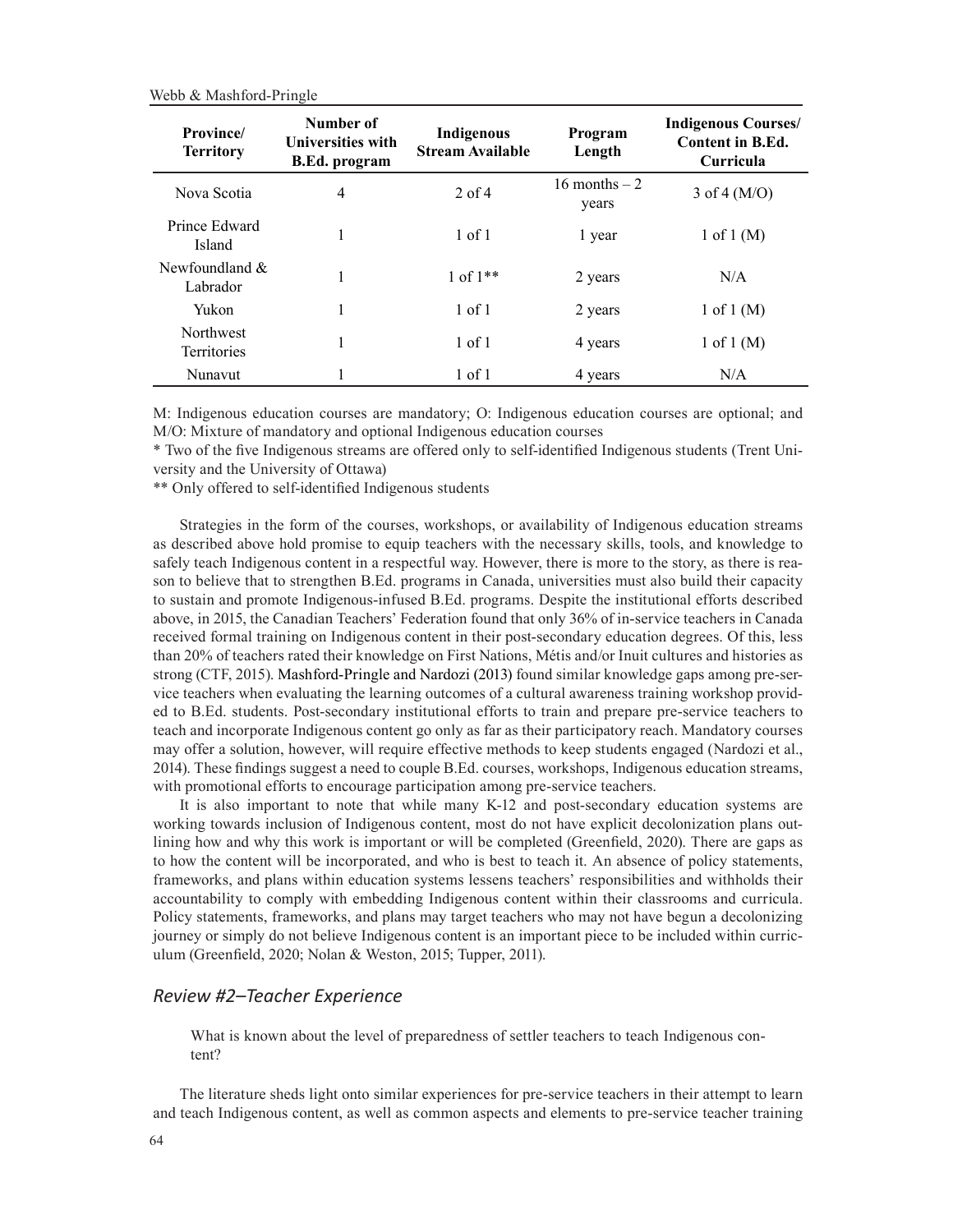programs that have an impact on their level of preparedness. Four broad themes emerged from the literature and are described in the following sections: 1) building relationships, 2) challenging personal beliefs, 3) establishing safe spaces, and 4) addressing ongoing obstacles pre-service teachers face as they navigate the process of decolonizing education.

#### *The Importance of Relationship Building with Indigenous Community Partners*

Relationship building with Indigenous community partners is a key element to pre-service teacher programming that in turn decolonizes public classrooms (Keliipio et al., 2018; Korteweg & Fiddler, 2018; Petten, 2000; Stagg-Peterson et al., 2019; Vetter et al., 2014). For example, pre-service teachers at York University's Teacher Education Program may enroll in the First Nation, Métis, and Inuit *Infusion* program (referred to hereafter as *Infusion*) set out to build and maintain community partnerships and normalize the practice of inviting Knowledge Keepers and Elders into the classroom (Vetter et al., 2014).<sup>8</sup> The *Infusion* program includes a component for pre-service teachers to travel to Indigenous communities, organizations, or local schools with a high population of self-identified Indigenous students where the pre-service teachers may be introduced to multiple Indigenous cultures and cultural practices. As Vetter et al. (2014) described, "it led teacher candidates to demonstrate their understanding that diversity exists within and between Aboriginal peoples and communities" and that their understandings of traditional culture and practices is not to be generalized (p. 313). For example, pre-service teachers described this learning when sharing their experiences travelling to Nunavut to teach in local schools. Pre-service teachers found that students in the Nunavut community would share their lunches with all other students in the classroom, specifically fruit. This simple gesture reflects cultural differences, as sharing food generally goes against school policy in the pre-service teachers' local Ontario schools (Vetter et al., 2014).

Building relationships is especially important for pre-service teachers due to the level of distrust manifested between Indigenous peoples and Canadian governments as a result of past and current colonial policies (i.e., the *Indian Act*, IRS, child welfare system, correctional services). Education has been the site of oppression against Indigenous peoples, knowledges, and ways of being, thus, it is increasingly urgent for pre- and in-service teachers to build true and authentic relationships to reduce the distrust inflicted upon Indigenous peoples (Murray-Orr & Mitton-Kukner, 2017; Oskineegish, 2015). Since colonialization, federal and provincial governments have attempted to erase Indigenous stories, languages, cultures and knowledges through means of 'education'. This has historically occurred through IRS—as Stonechild (2006) describes as labour camps as opposed to public education—and most recently through cultural neglect in provincial curricula (Oskineegish, 2015; Stagg-Peterson et al., 2019).

To overcome the challenge of distrust, literature suggested that when teaching in-community or specifically to Indigenous students, settler teachers must prioritize forming new, respectful, and trusting relationships with their students and communities. Researchers recommend teachers first gain familiarity with their home-community, the protocols, cultures, and languages, so as to build relationships and set the foundation to learn and teach in and with the community members and students (Murray-Orr & Mitton-Kukner, 2017; Vetter et al., 2014). Oskineegish (2015) further advised to shape lesson plans around the community's local environment, as well as to be mindful that plans will change and are dependent on the needs specific to the students, which may be in direct contradiction to standardized curriculum set forth by provincial or territorial governments. Sense of community is a primary Indigenous determinant of health (Reading & Wein, 2009) thus, holds vital importance to create culturally appropriate lessons on Indigenous content. Prioritizing community relationships may therefore be treated as a precursor to improving teacher's preparedness to teach Indigenous content.

To this end, relationship building between teachers and students may be compared to the outcomes of a double-edged sword. Students and school personnel often feel the impact of "outsider fatigue" (Vetter et al., 2014, p. 313) as enthusiastic settler teachers continue to arrive and engage with communities, only to leave their relationships behind as they complete their short-lived teaching placement (Vetter et al., 2014). Indigenous children and youth become attached to teachers, especially in rural and remote communities. The communities then have rapid turnover of teachers and students become disengaged with

<sup>8</sup> In reference to the Infusion program implemented prior to the current York University WAABAN Indigenous Teacher Education program. WAABAN is a B.Ed. program available to Indigenous and non-Indigenous pre-service teachers, and is grounded in Indigenous knowledges, teachings, and worldviews. The program is taught by Elders, community members, and community leaders (York University, n.d.).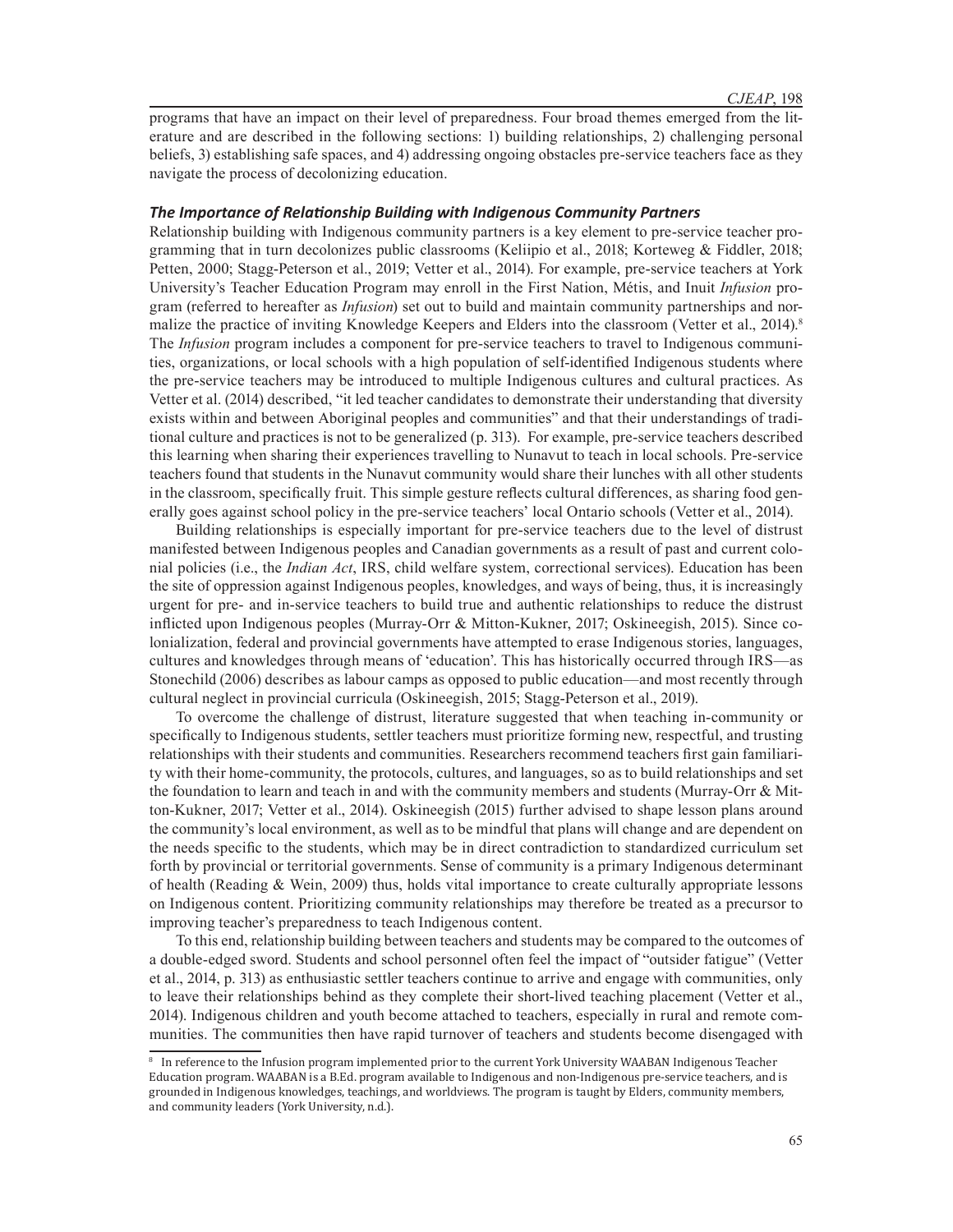learning, however, are forced to stay in school until the age of sixteen in most provinces and territories (Battiste, 2010; Mashford-Pringle, 2016, 2017). This then discourages them from furthering their education or following learning journeys as they have not had an Indigenous role model or educator interested enough to extend their term in community. This experience thus becomes another form of trauma for students (Battiste, 2010; Mashford-Pringle, 2016, 2017). This challenge calls for improved policy efforts to recruit and retain teachers in rural and remote areas as well as in Indigenous communities.

## *Challenging Personal Belief Systems*

The process of challenging personal belief systems in pre-service teacher programming is the second theme that emerged from the literature as impacting teacher preparedness to teach Indigenous content. This process prompts settler teachers to address preconceived personal beliefs and implicit biases, as well as build awareness of the common stereotypes and microaggressions often subconsciously targeting Indigenous students (Marom, 2019). Korteweg and Fiddler (2018) described challenging personal belief systems as triggering "settler disruptions" (p. 259), as non-Indigenous pre-service teachers confront their misunderstandings and biases. For example, in their teacher education program at Lakehead University, Korteweg and Fiddler (2018) led the pre-service teachers through "critical self-examinations and deconstructions of the systemic and institutionalized racism that has benefitted all White Canadians, including White teachers" (p. 267). White-settler pre-service teachers learned how their positionality and race has benefited them throughout their education journey, compared to their Indigenous peers, as one student stated, "people tend to expect the best, rather than the worst from me because of the colour of my skin" (p. 267). This process also sheds light on the realities of institutionalized racism, prompting personal reflection, as one student shared the following thought: "I grew up right beside Indigenous people in Thunder Bay, for my whole life, but didn't know enough so I easily accepted stereotypes" (p. 268).

The University of Northern British Columbia cultural safety course, as part of the B.Ed. program, also addresses institutionalized racism by encouraging pre-service teachers to reflect critically on current K-12 curricula mandated by Canadian provinces. In Harrison et al.'s (2012) evaluation of the program, they found that as pre-service teachers look into the underlying ideologies, values, and worldviews of the curricula, students quickly recognize the lack of Indigenous knowledges across subject areas; a lack of diversity also known to exist in lesson plans and modes of assessment for K-12 students (Marom, 2019). Moreover, pre-service teachers are encouraged to consider the impacts this lack of diversity may have on cultural safety within education systems as well as the accessibility of the content for Indigenous students (Harrison et al., 2012). With this level of reflection, pre-service teachers will become aware of their implicit biases in the classroom, as well as see the potential of their role as future teachers to shift the focus of current curricula to incorporate Indigenous content and improve its accessibility for all students.

Despite its benefits, challenging personal belief systems is not easy for all pre-service teachers; as some do not possess the skills, or interest, are unable or unwilling to recognize their personal biases. Additionally, some pre-service teachers struggle to acknowledge their own acts of racism, stemming from unconscious privilege and positionality (Korteweg & Fiddler, 2018). This creates challenges for pre-service teachers to recognize cultural appropriations in the classroom and everyday life. For example, Korteweg and Fiddler (2018) found that some pre-service teachers taught on the land by Knowledge Keepers fail to recognize the relationship between Indigenous peoples and the land, as they are blinded by their own experiences at summer camps and settler-led wilderness canoe trips. Students are "shocked to contend with their settler privilege of wilderness access or special place-based communion at the expense of Indigenous peoples' sovereignty on their own territories" (p. 266). Some are unable or unwilling to critically reflect on their personal experiences as outcomes of privilege and through the lens of possible cultural appropriation. This mindset prevents pre-service teachers from recognizing the significance of learning from Knowledge Keepers, as well as the importance of creating similar opportunities for their future students.

Nevertheless, scholarly literature points to the benefits and challenges as settler teachers come to terms with their personal biases and find comfort in the uncomfortable. These practices ultimately lead to improved preparedness of settler teachers to teach and incorporate Indigenous content into their classroom curriculum (Harrison et al., 2012; Tupper, 2011), as they learn the significance and vital importance to uplift and revitalize Indigenous knowledges and ways of knowing in education systems – a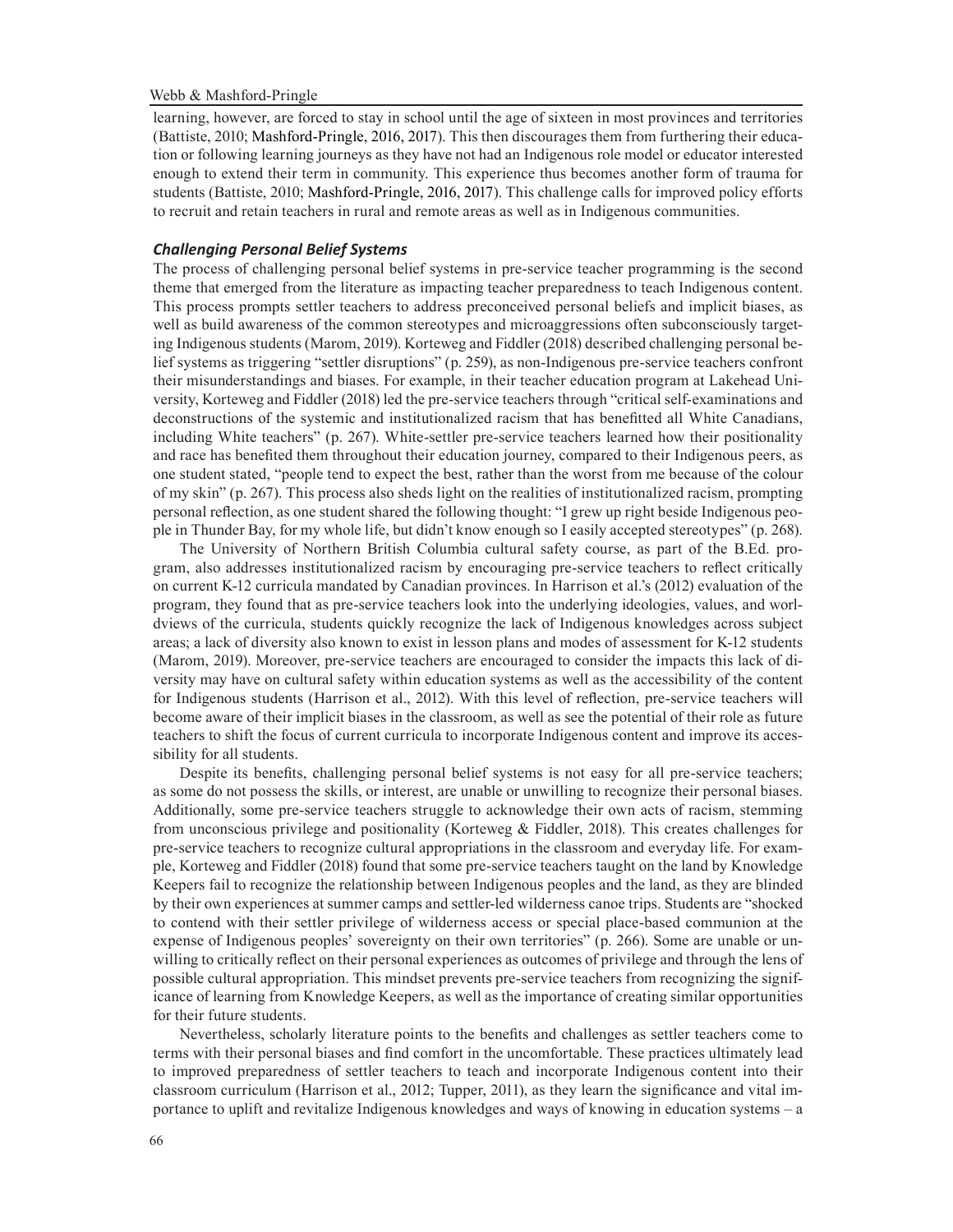key component to the decolonization process (Antoine et al., 2018).

## *Safe Space for Questions*

Many pre-service teachers found that a safe space to ask questions and engage with Indigenous content helped to improve their level of preparedness (Keliipio et al., 2018). Although establishing a culturally safe environment is a complex process, it requires participants to critically reflect and challenge personal belief systems while also learning about Indigenous and other cultures in relation to their own (Northern Health, n.d.). Non-Indigenous pre-service teachers at Simon Fraser University explained that their richest learning experience came from speaking with and listening to Indigenous Elders and Knowledge Keepers during a Burning Ceremony at the university (Keliipio et al., 2018). Pre-service teachers at York University asked questions about Indigenous cultures to avoid generalizations and to learn from the many unique Indigenous knowledges (Vetter et al., 2014). In all events, questions were encouraged to build pre-service teachers' comfort in not knowing and their confidence to teach content.

#### *Ongoing Challenges for Pre-Service Teachers*

The literature uncovers common challenges that pre-service teachers share in their preparation to learn and to teach Indigenous content. Such challenges may warrant further exploration to inform development of teacher supports, resources, or training. One common challenge was **the lack of confidence** among pre-service teachers when attempting to teach Indigenous content. For some, this lack of confidence translates in a fear of offending Indigenous peoples, as they experience discomfort in acknowledging and discussing the assimilative and destructive impacts of colonialization in education (Korteweg  $\&$ Fiddler, 2018; Nardozi et al., 2014; Vetter et al., 2014). This fear exhibits the role of a "perfect stranger" (Dion, 2007, p. 306; Nardozi et al., 2014, p. 114; Vetter et al., 2014, p. 331). Meaning, some pre-service teachers felt as though their being of settler and non-Indigenous statuses inhibited their ability to teach Indigenous content. This argument is common in the literature to justify hesitation to incorporate Indigenous content into lesson plans; however, Dion (2007) suggested that the perfect stranger argument is a gateway to avoid discomfort on the part of the students. With this mindset teachers fail to recognize that teaching Indigenous content is a simultaneous learning experience for both teachers and students – an area of research in which to expand upon.

**Settler teachers' epistemologies** (i.e., ways of knowing (Couper, 2020)) pose additional barriers to comfortably and safely teach and incorporate Indigenous knowledge in teacher's lesson plans. Epistemologies are ways of gathering, interpreting, and sharing knowledge, based on individual and unique lived experiences shaping one's beliefs and knowledge systems of the world around them (Couper, 2020). As such, literature describes settler teachers as entering classrooms with a "dehumanised" view of Indigenous peoples, framing their understanding of Indigenous cultures based on Western teachings and ideologies e.g., Western-based epistemologies (Dion, 2009). Teacher experiences described by Dion (2009) suggest that such perceptions do not change until teachers are confronted with Indigenous teachings on unique cultures and histories (Dion, 2009). Scholars also describe how teachers struggle to challenge their understandings of mandatory curricula, and how the worldviews embedded in the lessons have come to be (Dion, 2007). Eurocentric epistemologies are deeply interwoven into current curriculum across Canadian provinces instilling colonial ideals, rendering some teachers to subconsciously act on racist behaviours towards Indigenous peoples (Dion, 2007; Harrison et al., 2012). This therefore further highlights the need to dismantle current curricula and push towards preparing teachers with decolonizing teaching practices.

A final challenge stems from **settler teachers searching for Western approaches to teach Indigenous material.** Despite their previous education and training on lesson planning, researchers suggest settler teachers often struggle with how to incorporate Indigenous content into their curriculum (Canadian Teachers' Federation [CTF], 2015). Teachers will search for curriculum support services, guidelines, and evaluation rubrics with grounding in standard interpretations of evaluation to accompany their lesson plans (CTF, 2015; Mashford-Pringle & Nardozi, 2013; Nolan & Weston, 2015; Tupper, 2011). They are often fixated on Western approaches to Indigenous teachings. Until such colonial methods are disrupted, teachers will continue to be blinded by settler worldviews, posing barriers to effectively teach and appreciate Indigenous knowledges.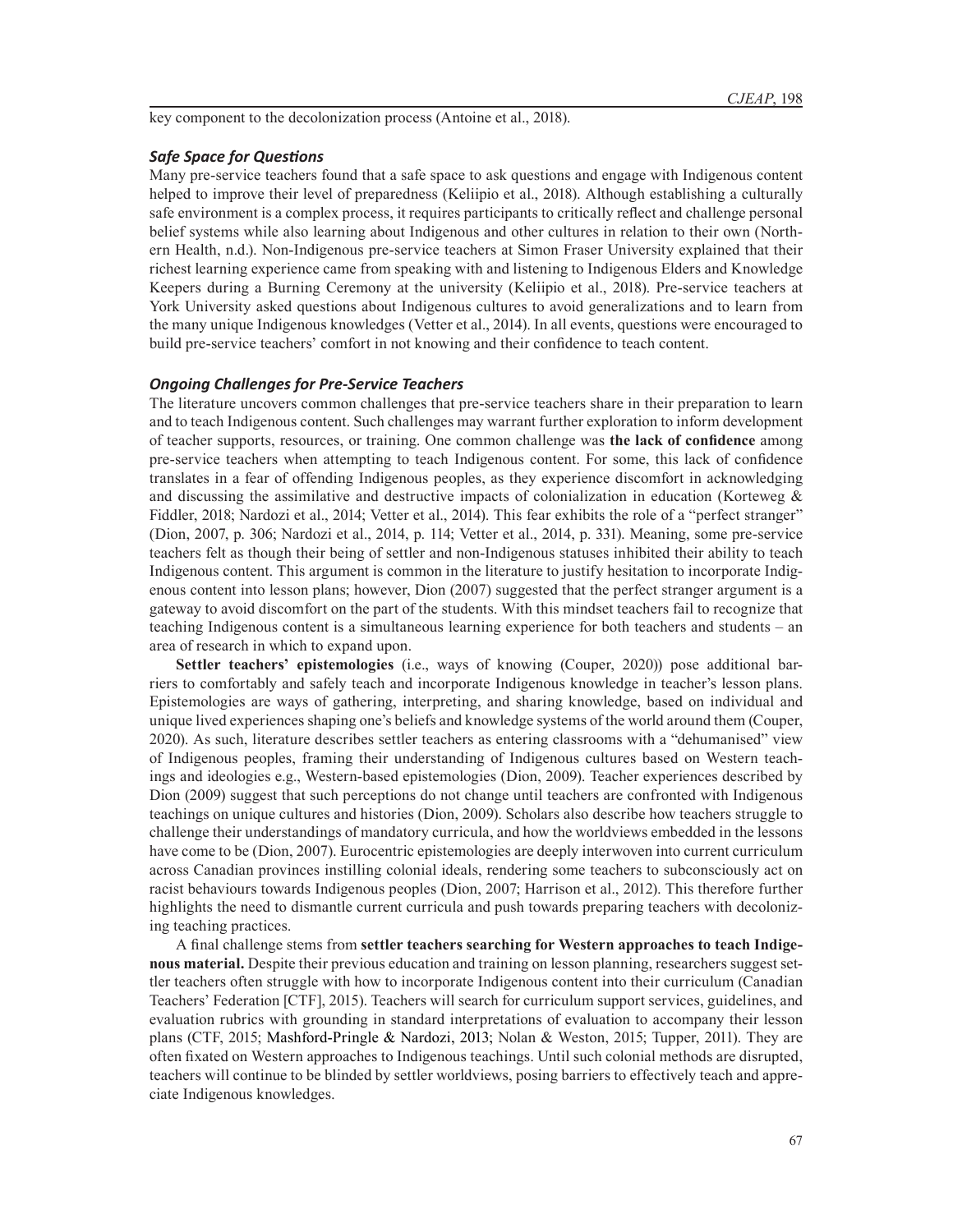In summary, most scholars describe the uncomfortable nature of questioning and confronting one's personal belief systems and identities when learning or preparing to teach cultural material that is not of their background. Although, these challenging steps are often characterized as precursors to becoming a "culturally responsive" educator, meaning, to be cognizant of the power and impacts of positionalities, stereotypes, and cultural differences between Indigenous and non-Indigenous students and teachers; and bringing this awareness into the classroom (Keliipio et al., 2018, p. 352; Oskineegish, 2015, p. 7). Nevertheless, literature points to cultural safety training as an opportunity for teachers to grow and develop foundational attributes so as to foster a culturally inclusive and safe environment; as is vital to establishing decolonized education spaces (Keliipio et al. 2018). The findings of this study, therefore, point to the value and need for Indigenous cultural safety training for all teachers.

# **Conclusion**

Cultural safety can transform power imbalances, neutralize institutional discrimination, and address the effects of colonization. (Harrison et al., 2012, p. 324)

Cultural safety is paramount for educators. Stonechild (2006) and the Truth and Reconciliation Commission (2015) stated that it was education that brought us here and it will be education that will assist in changing attitudes and beliefs about Indigenous peoples. With this in mind, this paper uncovers resources that are available to teachers in K-12 schools to prepare and support them in teaching or incorporating Indigenous content in a culturally safe manner, and details what is known about their level of preparedness to do so. Informed by two rapid reviews of grey and academic literature, the findings reveal a variety of policies, frameworks, initiatives, and programming implemented across Canadian provinces and territories MOE which aim to support teachers. Many of the post-secondary institutions in Canada that offer a B.Ed. degree have incorporated mandatory courses to guide and teach pre-service teachers how to safely incorporate Indigenous content into their curricula, with a few universities offering a specialized Indigenous stream for pre-service teachers to select. This study finds growing support by provincial and territorial governments and academic institutions to incorporate Indigenous content for pre- and in-service teachers to teach through course-, workshop-, and/or policy-based interventions and resources.

Moreover, teacher education programs prepare their students to incorporate Indigenous worldviews into their lesson plans in a culturally safe manner by placing emphasis on true and authentic relationship building with Indigenous peoples, leaders, and community partners; encouraging non-Indigenous pre-service teachers to challenge their personal biases and positionalities, and establishing a safe space for teacher candidates to ask questions and engage fully with the content. Despite institutional and academic efforts, however, the findings of this study reveal also the continued challenges that pre-service teachers face in confronting their roles and responsibilities as settlers within education spaces. As teachers, their responsibility based on their career is to teach students; but as non-Indigenous settler teachers working on the traditional land of Indigenous peoples, their responsibility surpasses this expectation. In their position as educators, teachers and their lesson plans are a means to act on the Truth and Reconciliation Commission's Calls to Action. The TRC calls teachers to educate all students on Indigenous issues and histories, and to create culturally inclusive and safe environments for Indigenous students, respectful and mindful of Indigenous ways of learning and being (Korteweg & Fiddler, 2018; Marom, 2019; Mashford-Pringle & Nardozi, 2013; Vetter et al., 2014). As Korteweg and Fiddler (2018) explained, teachers

need to carry the core responsibility of implementing reform efforts to develop curriculum that represents accurate historical truths, respect[s] Indigenous knowledge systems and perspectives, as well as promote<sup>[5]</sup> holistic Indigenous pedagogies for greater understandings and well-being for all students in K-12 education. (p. 255)

Without a meaningful connection to Indigenous content, non-Indigenous pre-service teachers may feel restricted in meaningfully and respectfully teaching Indigenous issues, or having Elders teach tra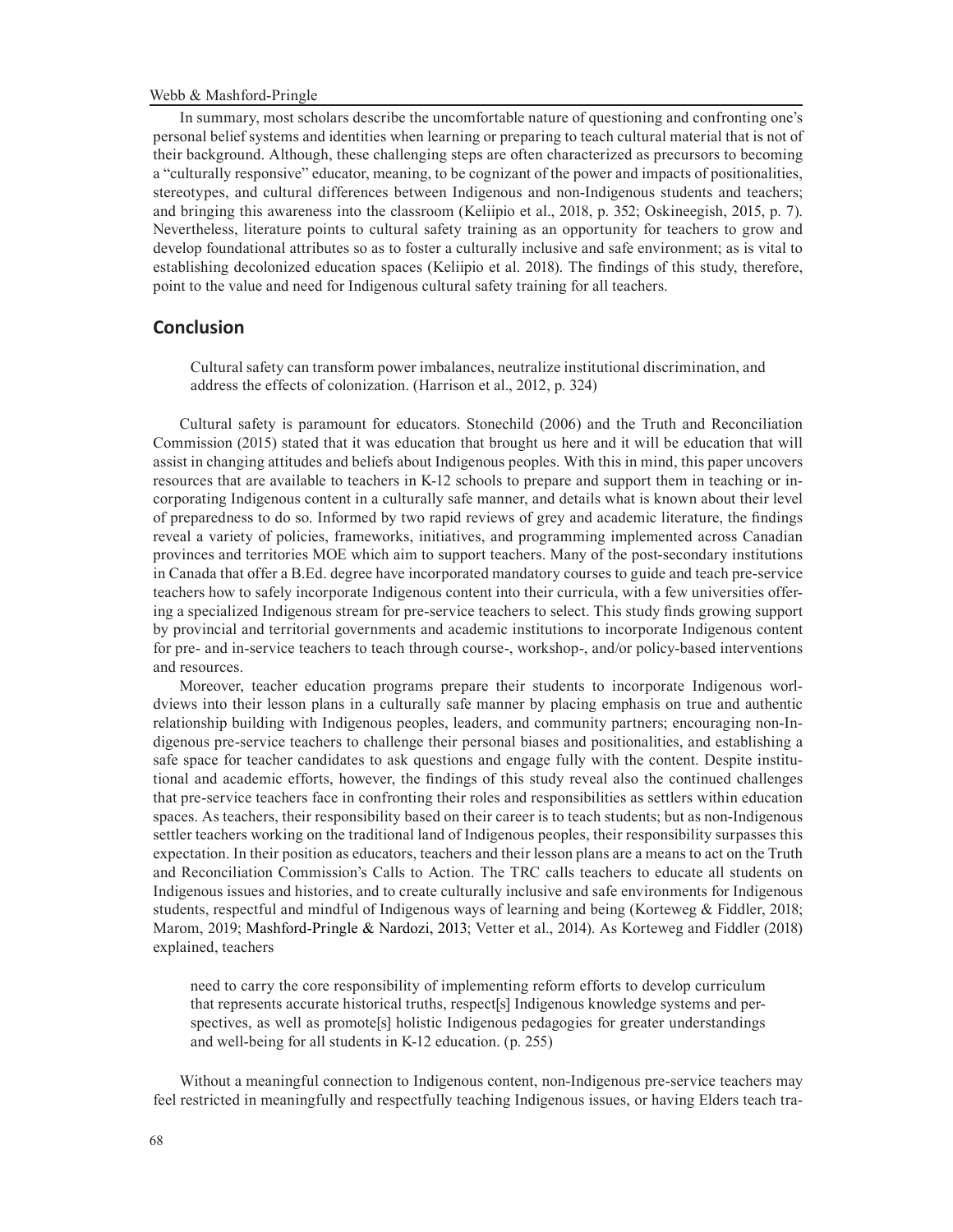ditional knowledges in the classroom. Further, by incorporating Indigenous content into school curricula, teachers have the potential to indigenize education, meaning to dismantle traditional colonial and culturally assimilating practices, to infuse properly Indigenous ways of knowing; a key step towards decolonization (Antoine et al., 2018; Korteweg & Fiddler, 2018; Murray-Orr & Mitton-Kukner, 2017). The findings of this study demonstrate cultural safety teacher training is a means towards MOE and PSE institutional goals of reconciliation with Indigenous peoples, but it is a start of a learning journey that will assist with reconciliation and not an end to itself. Training teachers to *safely* teach and integrate Indigenous content is not only a matter of adjusting the scope of education to reduce settler biases and harmful stereotypes, but also helps teachers to establish new connections and relations with Indigenous peoples that are respectful and empathic to the impacts of colonization (Dion, 2008; Harrison et al., 2012; Keliipio et al., 2018; Murray-Orr & Mitton-Kukner, 2017; Vetter et al., 2014).

Nevertheless, the dearth of research evaluating the impacts of provincial and territorial policies covering Indigenous content or the implementation of Indigenous content in pre-service teacher education is necessary to direct policy development and to answer the TRC Calls to Action. Future research should examine the long-term impacts of the institutional interventions this paper explores, to determine effectiveness and best practices to advance institutional policies, plans, and all steps towards decolonization. As governments and school boards focus their attention on evidence-based recommendations of the TRC, now is the time to help support administrators looking to effectively integrate Indigenous knowledges into curriculum, as well as the teachers responsible to teach the content.

# **References**

- Alberta Government. (2020). *Alberta education teaching quality standard.* https://open.alberta. ca/dataset/4596e0e5-bcad-4e93-a1fb-dad8e2b800d6/resource/75e96af5-8fad-4807-b99af12e26d15d9f/download/edc-alberta-education-teaching-quality-standard-2018-01-17.pdf
- Antoine, A., Mason, R., Mason, R., Palahicky, S., & Rodriguez de France, C. (2018). *Pulling together: A guide for curriculum developers.* BCcampus. https://opentextbc.ca/indigenization
- Battiste, M. (2010). Nourishing the learning spirit: Learning is our purpose in life. *Canadian Education Association, 50*(1), 14-18.
- British Columbia (BC) Teacher's Council. (2019). *Professional standards for BC educators*. https://www2.gov.bc.ca/assets/gov/education/kindergarten-to-grade-12/teach/teacher-regulation/standards-for-educators/edu\_standards.pdf
- Canadian Teachers Federation. (2015). *CTF survey on teachers' perspectives on Aboriginal education in public schools in Canada: Summary report*. https://files.eric.ed.gov/fulltext/ ED602836.pdf
- Couper, P. R. (2020). Epistemology. In A. Kobayashi (Ed.), *International encyclopedia of human geography* (2nd ed., pp. 275-284). Elsevier.
- Dion, S. (2007). Disrupting molded images: Identities, responsibilities and relationships teachers and Indigenous subject material. *Teaching Education, 18*(4), 329-342.
- Doerr, A. (2015). *Royal commission on Aboriginal peoples.* The Canadian encyclopedia. https:// www.thecanadianencyclopedia.ca/en/article/royal-commission-on-aboriginal-peoples
- Government of Saskatchewan. (n.d.). *Supporting reconciliation in Saskatchewan schools.* https:// www.edonline.sk.ca/webapps/blackboard/content/listContent.jsp?course\_id=\_3514\_1&content\_id=\_129667\_1&mode=reset
- Government of Saskatchewan. (2018). *Inspiring success: First Nations and Métis preK-12 education policy framework.* https://publications.saskatchewan.ca/api/v1/products/90278/ formats/107115/download
- Greenfield, E. (2020). *Supporting Indigenous student success in post-secondary education: Thriving from application to graduation.* Samuel Centre for Social Connectedness. https:// www.socialconnectedness.org/wp-content/uploads/2020/09/PDF-Supporting-Indigenous-Student-Success.pdf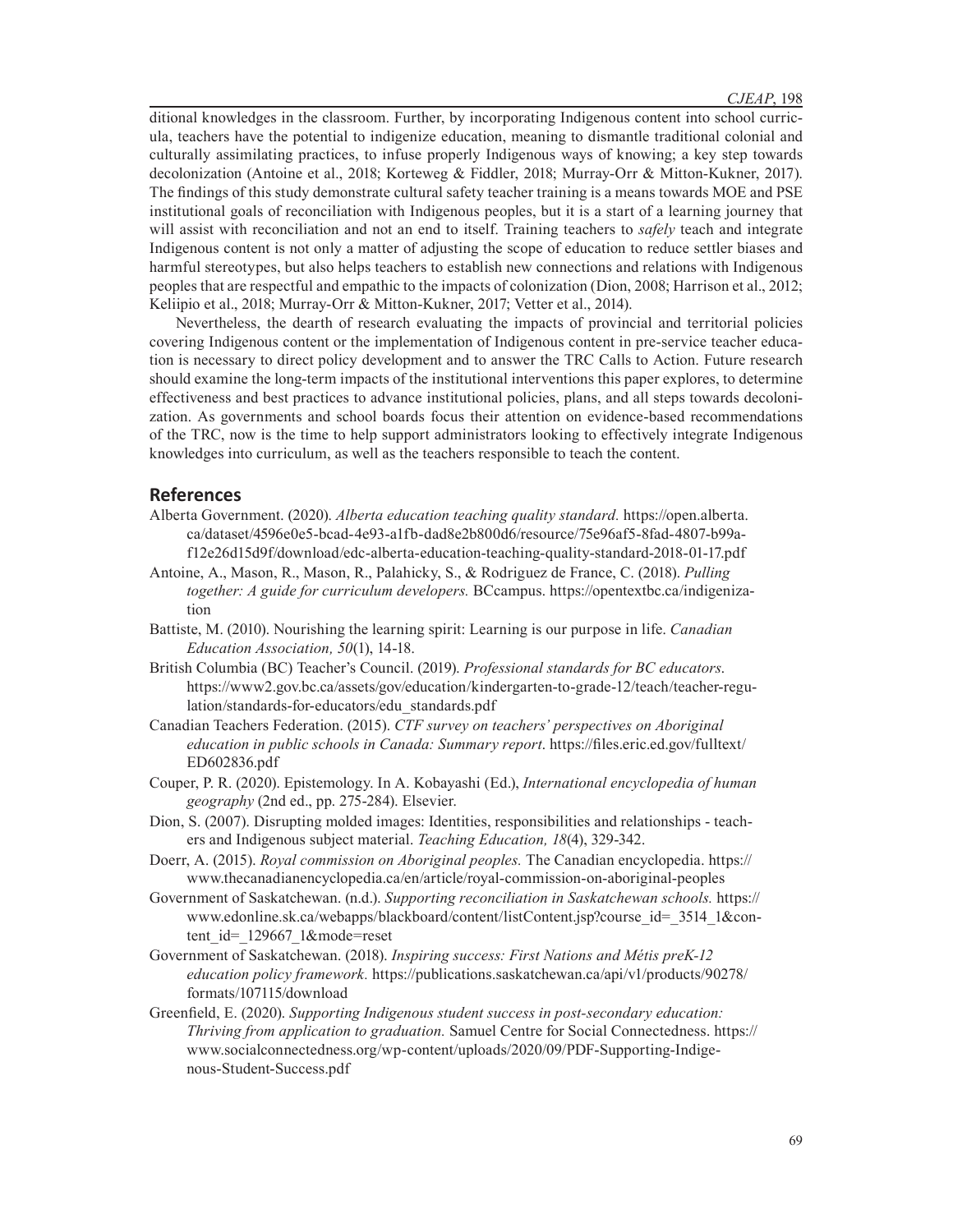- Harrison, E. B., Lautensach, A. K., & McDonald, V. L. (2012). Moving from the margins: Culturally safe teacher education in remote Northwestern British Columbia. *McGill J ournal of Education, 47*(3), 323-344.
- Keliipio, K., Perry, K., & Elderton, C. (2018). A collaborative sharing of stories on a journey toward reconciliation: "Belonging to this place and time". *McGill Journal of Education, 53*(2), 350-361.
- Korteweg, L., & Fiddler, T. (2018). Unlearning colonial identities while engaging in relationality: Settler teachers' education-as-reconciliation. *McGill Journal of Education, 53*(2), 254-275.
- Learn Alberta. (n.d.). *Walking together: First Nations, Métis, and Inuit perspectives in curriculum.* https://www.learnalberta.ca/content/aswt/
- Library and Archives Canada. (2016). *Report of the royal commission on Aboriginal peoples.* https://www.bac-lac.gc.ca/eng/discover/aboriginal-heritage/royal-commission-aboriginal-peoples/Pages/final-report.aspx
- Manitoba Education. (n.d.). *Indigenous Education*. https://www.edu.gov.mb.ca/k12/abedu/perspectives/resources.html
- Manitoba Education. (n.d.a). *Indigenous education: Incorporating Aboriginal perspectives: A Theme-based curricular approach.* https://www.edu.gov.mb.ca/k12/abedu/perspectives/ index.html
- Marom, L. (2019). Under the cloak of professionalism: Covert racism in teacher education. *Race Ethnicity and Education, 22*(3), 319-337.
- Mashford-Pringle, A. (2016). Aboriginal health and Aboriginal education are interconnected. *Special Social Groups, Social Factors and Disparities in Health and Health Care* (*Research in the Sociology of Health Care), 34*, 85-96. https://doi.org/10.1108/S0275- 495920160000034005
- Mashford-Pringle, A. (2017). *Dropping out and going back to school: Quebec region First Nations regional early childhood, education and employment survey.* http://cssspnql.com/ docs/default-source/EREEE-2014/cahier\_ereee\_decrochage\_etudes\_eng\_web.pdf?sfvrsn=2
- Mashford-Pringle, A., & Nardozi, A. (2013). Aboriginal knowledge infusion in initial teacher education at the Ontario Institute for Studies in Education at the University of Toronto. *The International Indigenous Policy Journal, 4*(4), 1-19. doi: 10.18584/iipj.2013.4.4.3
- Murray-Orr, A., & Mitton-Kukner, J. (2017). An exploratory case study of one early career teacher's evolving teaching practice in Northern Canada. *McGill Journal of Education, 52*(1), 71-92.
- Nardozi, A., Restoule, J. P., Broad, K., Steele, N., & James, U. (2014). Deepening knowledge to inspire action: Including Aboriginal perspectives in teaching practice. *Education, 19*(3), 108-122.
- Nolan, K., & Weston, H. (2015). Aboriginal perspectives and/in mathematics: A case study of three grade 6 teachers. *Education, 21*(1), 12-22.
- Northern Health. (n.d.). *Northern health Indigenous health: Cultural safety.* https://www.indigenoushealthnh.ca/initiatives/cultural-safety
- Northwest Territories Department of Education. (2002). *Aboriginal language and culture-based education: Departmental directive.* https://www.ece.gov.nt.ca/sites/ece/files/ resources/ministerial\_directive\_-\_departmental\_directive\_on\_aboriginal\_language\_and\_ culture\_based\_education\_2004.pdf
- Northwest Territories Department of Education. (n.d.). *Directive.* https://www.ece.gov.nt.ca/en/ resources-type/directive?page=2
- Northwest Territories Department of Education. (n.d.a). *Education, culture, and employment.*  https://www.ece.gov.nt.ca/en/resources?f%5B0%5D=field\_resource\_type%3A105&page=5
- Northwest Territories Department of Education (n.d.b)*. Indigenous languages and education policy (JK-12).* https://www.ece.gov.nt.ca/en/services/indigenous-languages-and-education-secretariat/indigenous-languages-and-education-policy-jk
- Nova Scotia (NS) Department of Education. (2002). *Racial equity policy*. http://studentservices. ednet.ns.ca/sites/default/files/RacialEquityPolicy\_Webversion.pdf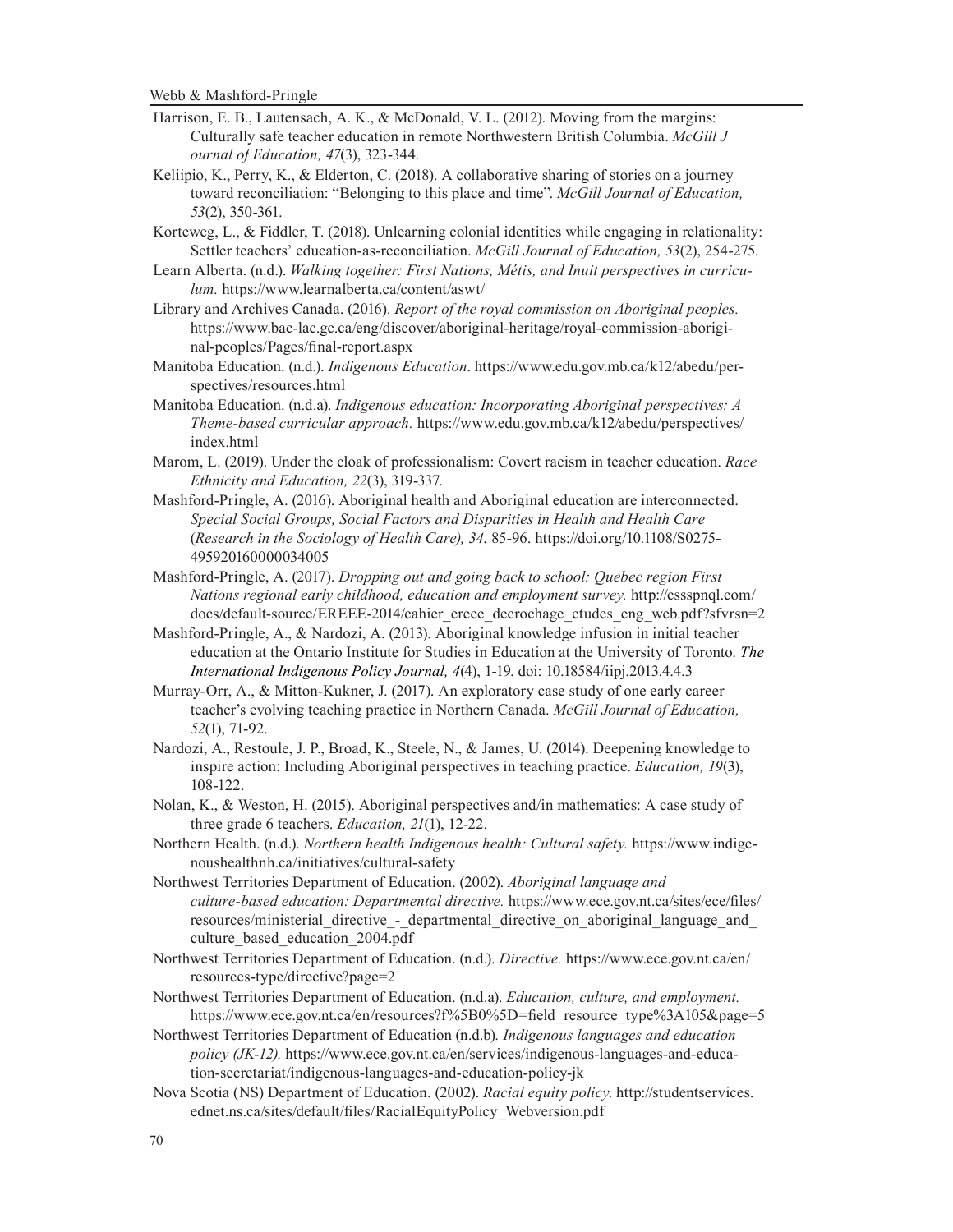- Nova Scotia (NS) Department of Education. (2015). *Nova Scotia's action plan for education 2015: The 3 R's: Renew, refocus, rebuild.* https://www.ednet.ns.ca/sites/default/files/docs/educationactionplan2015en.pdf
- Ontario Ministry of Education. (n.d.). *Curriculum and resources.* https://www.dcp.edu.gov.on.ca/ en/
- Ontario Ministry of Education. (2007). *Ontario First Nation, Métis, and Inuit education policy framework*. http://www.edu.gov.on.ca/eng/aboriginal/fnmiframework.pdf
- Ontario Ministry of Education. (2016). *Resource guide. The Ontario curriculum grades 9-12. First Nations, Métis, and Inuit connections: Scope and sequence of expectations.* http:// www.edu.gov.on.ca/eng/curriculum/secondary/SecondaryFNMI.pdf
- Ontario Ministry of Education. (2016a). *Resource guide. The Ontario curriculum grades 1-8 and the kindergarten program. First Nations, Métis, and Inuit connections: Scope and sequence of expectations.* http://www.edu.gov.on.ca/eng/curriculum/elementary/elementaryFNMI.pdf
- Oskineegish, M. (2015). Are you providing an education that is worth caring about? Advice to non-Native teachers in Northern First Nations communities. *Canadian Journal of Education, 38*(3), 1-25.
- Petten, C. (2000). Teachers for the North need particular training. *Windspeaker Publication, 17*(11), 24.
- Preferred Reporting Items for Systematic Reviews and Meta-Analyses (PRISMA). (2009). *PRISMA 2009 checklist.* http://prisma-statement.org/documents/PRISMA%202009%20 checklist.pdf
- Reading, C., & Wien, F. (2009). *Health inequalities and social determinants of Aboriginal peoples' health*. National Collaborating Centre for Indigenous Health. https://www.nccih.ca/ docs/determinants/RPT-HealthInequalities-Reading-Wien-EN.pdf
- Royal Commission on Aboriginal Peoples (RCAP). (1996). *Report of the royal commission on Aboriginal peoples: Gathering strength* (Vol. 3). Libraxus.
- Stagg Peterson, S., Huston, L., & Loon, R. (2019). Professional lives and initial teacher education experiences of Indigenous early childhood educators, childcare workers, and teachers in Northern Ontario. *Brock Education Journal, 28*(2), 17-32.
- Stevens, A., Garritty, C., Hersi, M., & Moher, D. (2018). *Developing PRISMA-RR, a reporting guideline for rapid reviews of primary studies (Protocol).* Equator Network. https://www. equator-network.org/wp-content/uploads/2018/02/PRISMA-RR-protocol.pdf
- Stonechild, B. (2006). The new buffalo: The struggle for Aboriginal post-secondary education in Canada. University of Manitoba Press.
- Thomas, J., & Higgins, J. (2019). Defining the criteria for including studies and how they will be grouped for synthesis. In J. Chandler, M. Cumpston, T. Li, M. Page, & V. Welch (Eds.), *Cochrane handbook for systematic reviews of interventions* (2nd ed., pp. 33-65)*.* John Wiley & Sons.
- Treaty Relations Commissions of Manitoba. (n.d.). *Treaty education K-12.* http://www.trcm.ca/ treaty-education-initiative/
- Trent University. (n.d.). *Learning from the Land and Indigenous people.* https://www.trentu.ca/ education/learning-land-and-indigenous-people
- Truth and Reconciliation Commission (TRC) of Canada. (2015). *Calls to action.* http://trc.ca/ assets/pdf/Calls\_to\_Action\_English2.pdf
- Truth and Reconciliation Commission (TRC) of Canada. (2015a). *Honouring the truth, reconciling for the future.* https://ehprnh2mwo3.exactdn.com/wp-content/uploads/2021/01/ Executive\_Summary\_English\_Web.pdf
- Tupper, J. (2011). Disrupting ignorance and settler identities: The challenges of preparing beginning teachers for treaty education [Indigenous Education]. *Education, 17*(3), 38-55.
- University of British Columbia. (n.d.). *Indigenous education in UBC's teacher education program*. https://teach.educ.ubc.ca/indigenous-education-in-ubcs-teacher-education-program/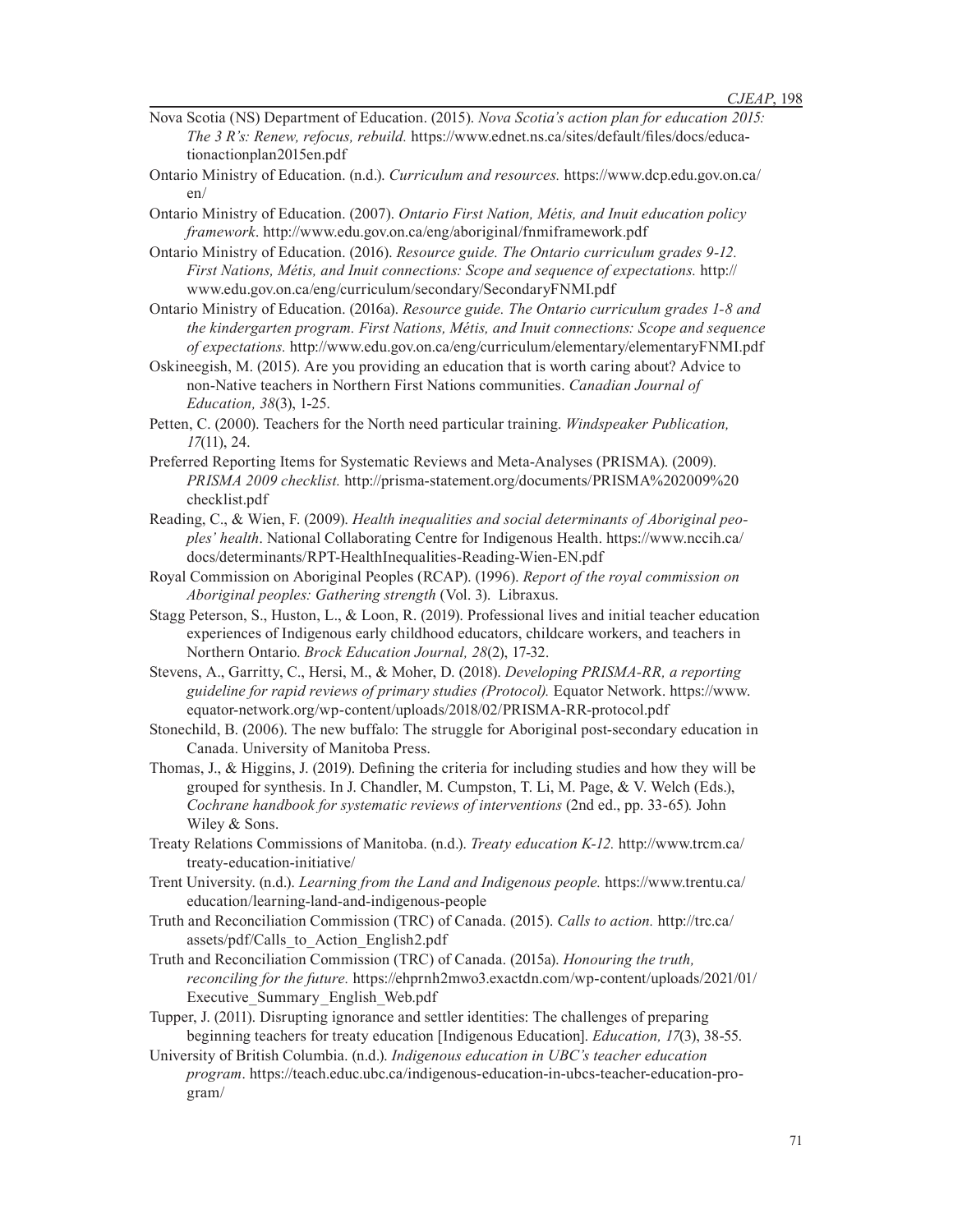- University of Northern British Columbia (UNBC). (2021). *Education (B.Ed.) program*. https:// www2.unbc.ca/calendar/undergraduate/education
- University of Saskatchewan (SK). (n.d.). *Indigenous education initiatives*. https://education.usask. ca/indigenous-education/about.php
- Vetter, D., Haig-Brown, C., & Blimkie, M. (2014). Culturally responsive teaching: Stories of a First Nation, Metis, and Inuit cross-curricular infusion in teacher education. *LEARNing Landscapes, 8*(1), 305-322.
- Wilfrid Laurier University. (n.d.). *Education (B.Ed.) program details*. https://www.wlu.ca/programs/education/graduate/education-bed/program-details/index.html
- Wilfrid Laurier University. (2021). *Diversity series: First Nations, Métis, and Inuit (FNIM) topics in educational contexts*. https://academic-calendar.wlu.ca/course.php?c=61078& cal=1&s=1009&y=83
- York University. (n.d.). *Bachelor of Education (B.Ed.) WAABAN Indigenous teacher education.* https://www.yorku.ca/edu/students/waaban/
- Yukon University. (2021). *Education (YNTEP) After degree.* https://www.yukonu.ca/programs/ yntep-after-degree